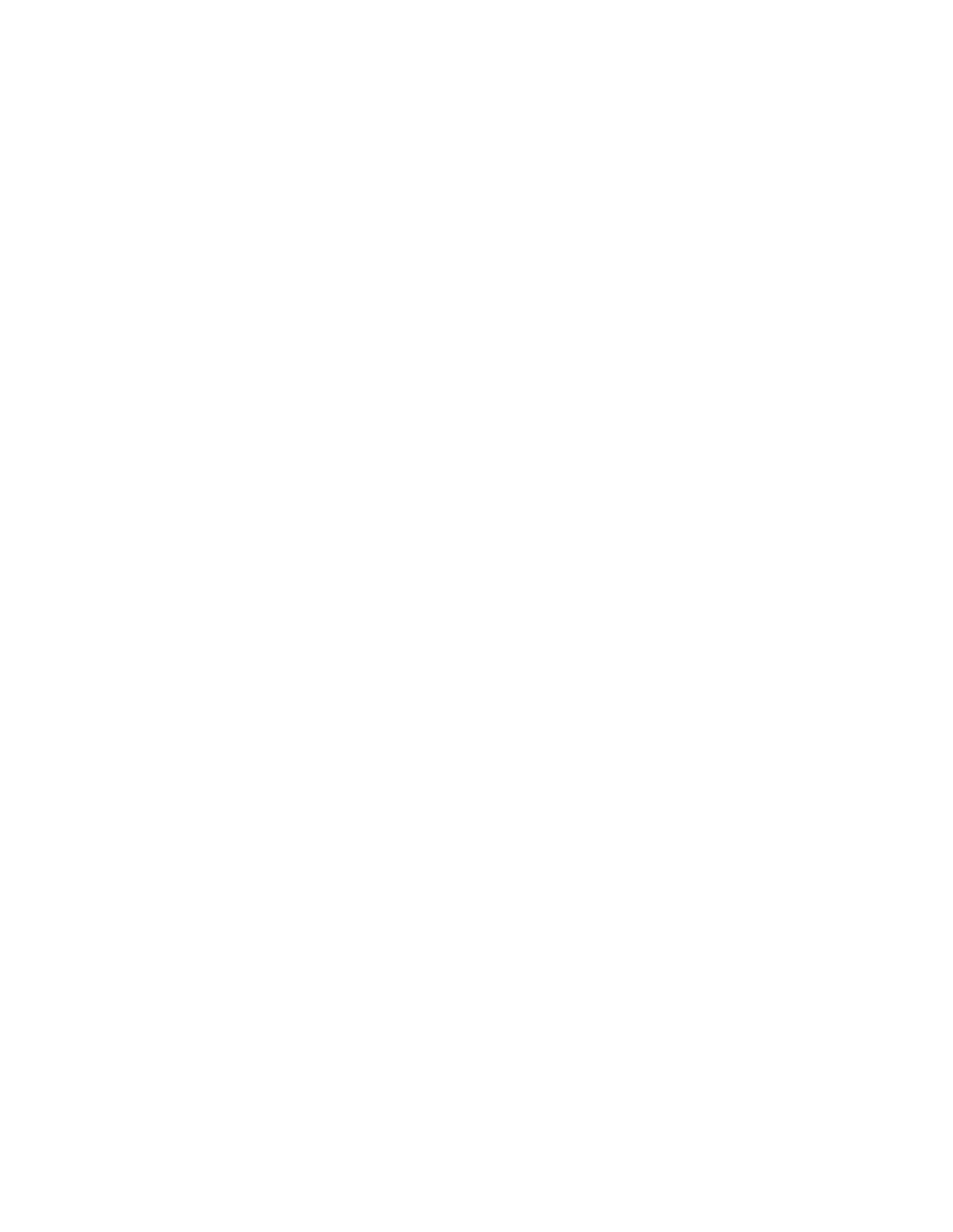## **Table of Contents**

| <b>Qualified Students</b>                              | 1              |
|--------------------------------------------------------|----------------|
| Purpose of Student Employment                          | 1              |
| <b>Student Responsibilities</b>                        | 2              |
| <b>Dress Code</b>                                      | 3              |
| Vacation                                               | 3              |
| <b>Conduct Guidelines</b>                              | $\overline{4}$ |
| <b>Payroll Procedures</b>                              | 5              |
| <b>Software Policies</b>                               | 10             |
| <b>Child Abuse Reporting</b>                           | 10             |
| <b>Sexual Harassment</b>                               | 13             |
| <b>Terminating Your Employment</b>                     | 14             |
| Supervisor's Responsibilities                          | 14             |
| <b>Job Description/Job Contract</b>                    | 16             |
| <b>Financial Assistance Responsibilities</b>           | 16             |
| <b>Student Employee Discipline Procedure</b>           | 16             |
| <b>End-of-term Termination</b>                         | 17             |
| Undergraduate Assistantship (UGA) Positions            | 17             |
| <b>Employment Guidelines for Non-Resident Students</b> | 18             |
| <b>Student Gifts</b>                                   | 19             |
| <b>Student Employment Job Description (sample)</b>     | 20             |
| Simpson College Confidentiality Statement              | 21             |
| Acknowledgement of Receipt                             | 22             |
| <b>Student Employment Evaluation</b>                   | 23             |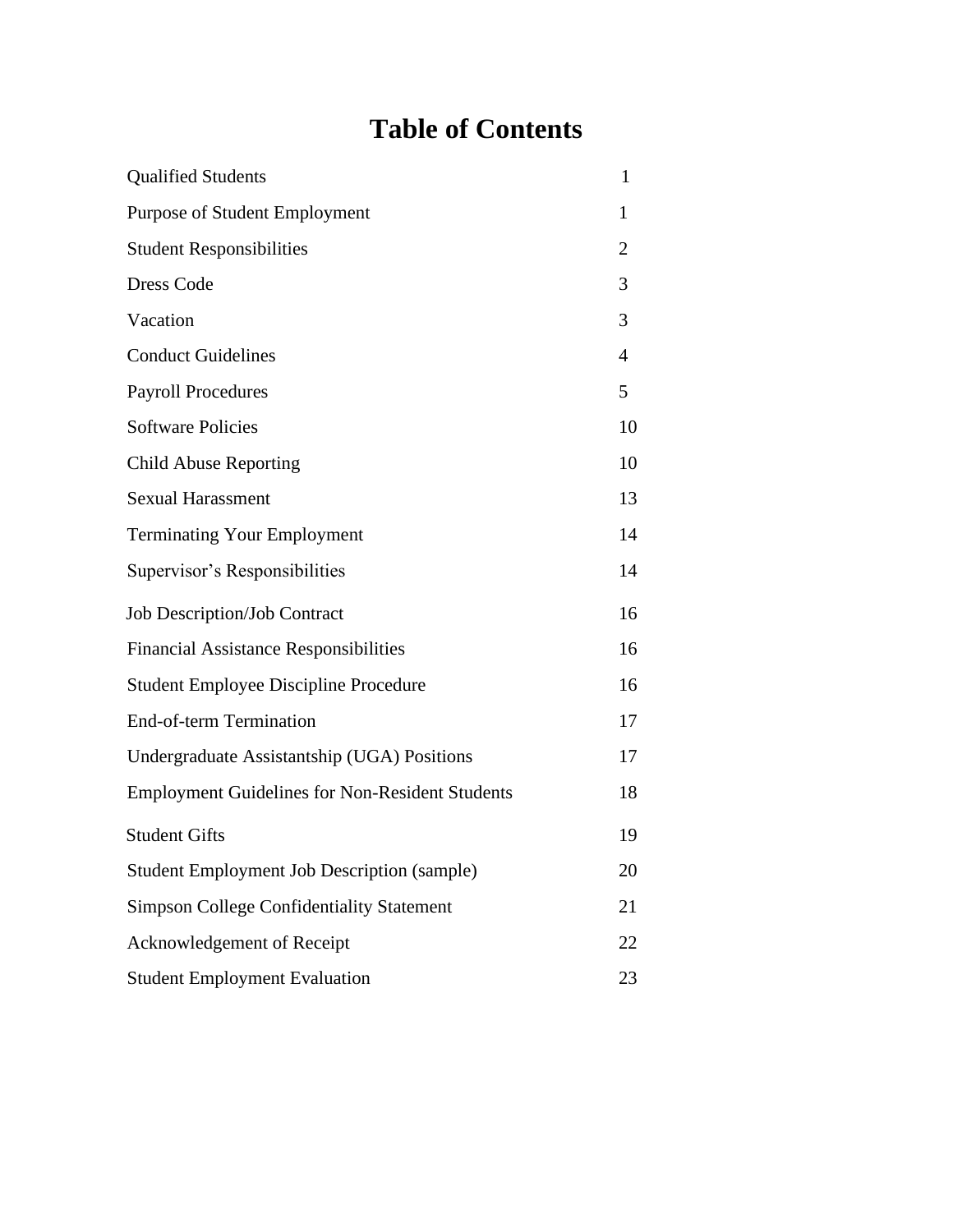THIS HANDBOOK IS NOT A CONTRACT NOR IS IT INTENDED TO BE A CONTRACT. SIMPSON COLLEGE ADHERES TO THE EMPLOYMENT AT WILL DOCTRINE. THIS MEANS BOTH SIMPSON COLLEGE AND AN EMPLOYEE CAN TERMINATE THE EMPLOYMENT RELATIONSHIP AT ANY TIME, WITH OR WITHOUT PRIOR NOTICE, FOR ANY REASON (NOT OTHERWISE UNLAWFUL) OR FOR NO REASON ABSENT A WRITTEN AGREEMENT TO THE CONTRARY.

Nothing in this Handbook or in any other employment policies of Simpson College is intended to create any promise or representation of continued employment or other terms or conditions of employment.

This manual is prepared to assist you, as a student employee, and as a supervisor, in the understanding of the student employment policies and procedures at Simpson College. It is the hope that this will enhance both the communication and the understanding of the student employment program at Simpson College for both you and your supervisor.

### **QUALIFIED STUDENTS**

The employer cannot discriminate on the basis of race, color, religion, national origin, sex, disability, age, creed, genetic information, veteran or veteran disability status, sexual orientation, gender identity or any other legally protected characteristic. The office of financial assistance will assign students to the appropriate openings.

Student employment opportunities may be with departments on campus or community service agencies off campus.

#### **PURPOSE OF STUDENT EMPLOYMENT**

Student employment at Simpson College is designed to help students finance their education, while also developing job skills and work habits that will benefit them in their future career. Additionally, student employees provide valuable support for the various offices and programs of the College.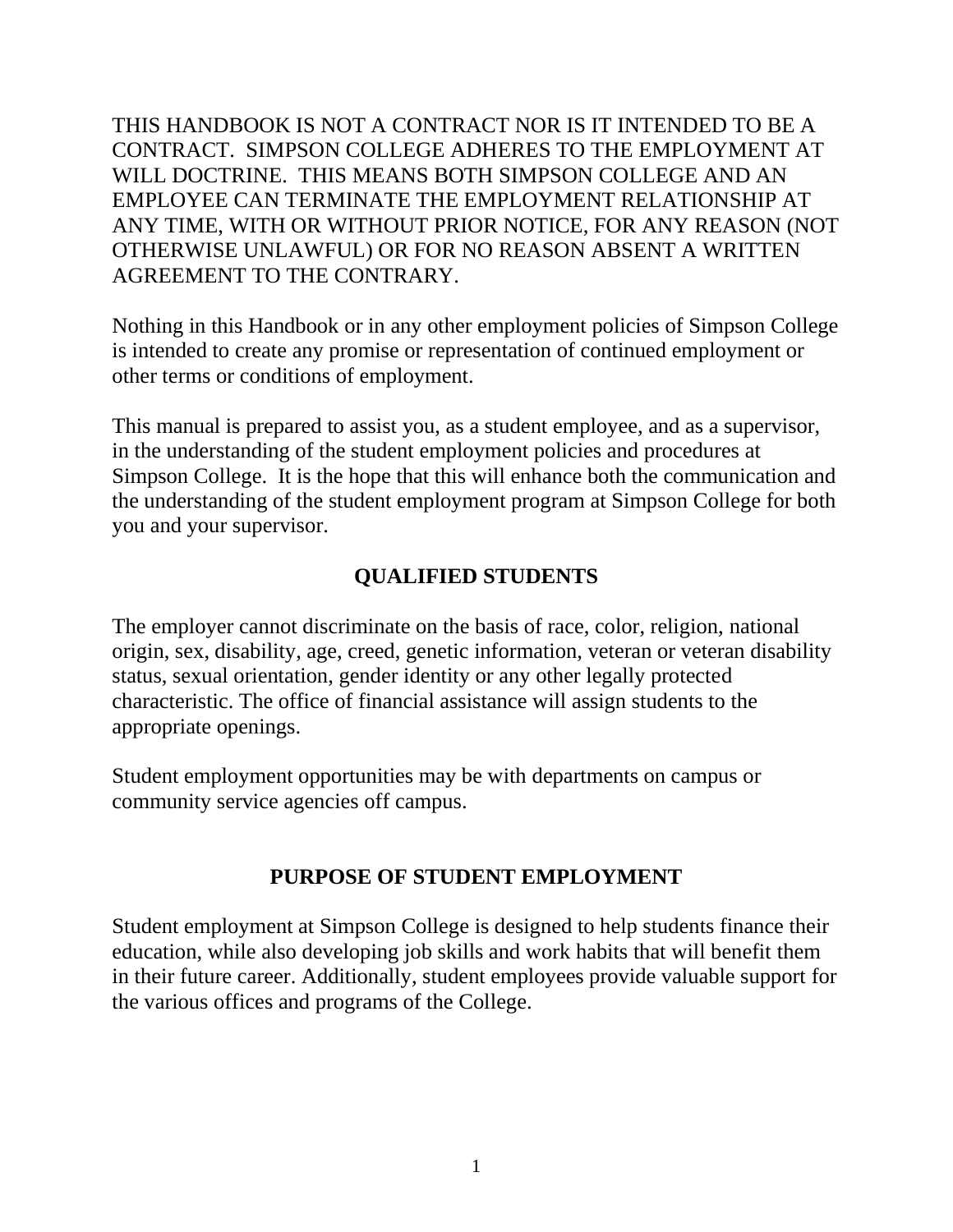Your success and satisfaction in the student employment program will be greatly enhanced if the following expectations are in place.

- You and your supervisor should establish excellent communication with each other.
- The job is looked at as an educational experience by both yourself and your supervisor
- Work habits are important to success both in your work position and in your career.

## **STUDENT RESPONSIBILITIES**

- If this is your first job on campus, complete a work application, federal and state W-4 Tax Withholding forms, an I-9 Form and direct deposit form. These forms are located in the payroll office in Hillman Hall. A picture ID, along with an original social security card, or a certified copy of your birth certificate are needed to complete these forms. A passport can also be used.
- Read your job description or job contract to understand your job assignment.
- Conduct yourself professionally and ethically while on the job.
- Demonstrate patience and courtesy at all times and provide excellent customer service to all with whom you come in contact.
- Report for work as scheduled and on time.
- Personally contact your supervisor if you will be absent due to illness. If you need to rearrange your work schedule, contact your supervisor as soon as possible.
- Ask questions, use time well, avoid socializing on the job, and use the telephone and internet for college business only.
- Dress appropriately on the job. Your supervisor will define appropriate dress for your position.
- Complete a class-work schedule for the supervisor at the beginning of each semester.
- Working during a scheduled class time is prohibited and is reason for termination.
- Do not work more than 8 hours per day or 30 hours per week. If you work in more than one department, this should be the maximum total hours worked in all departments.
- All college records are confidential. These are not to be discussed with anyone other than your supervisor. Each student employee is required to sign a Simpson College Confidentiality Statement.
- Follow procedures and meet expectations as instructed by your supervisor.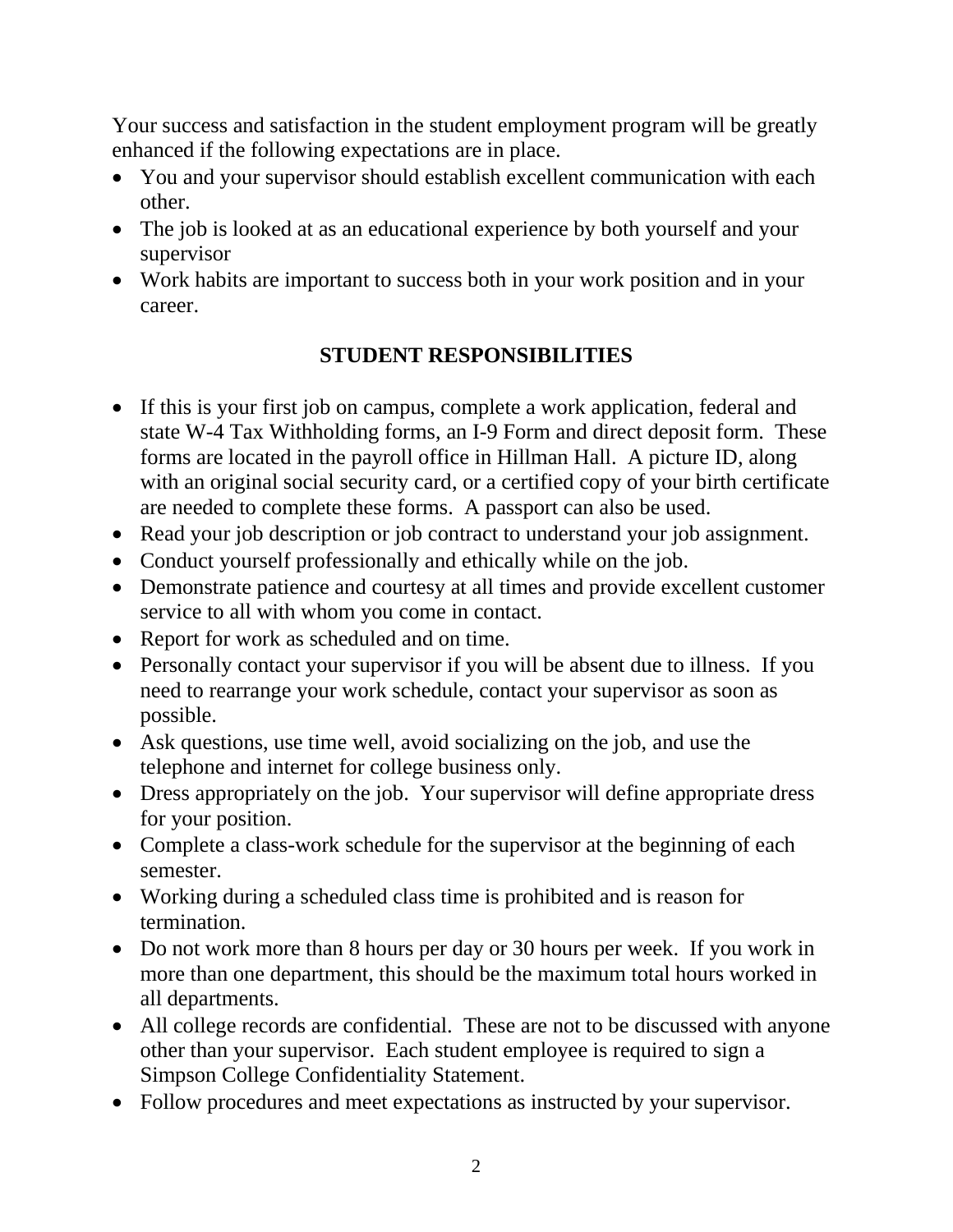- Students are only allowed to work in one student employment assignment at any given time with the following exceptions:
	- tutoring positions
	- weddings
	- music accompanists
	- food service
	- Phonathon
	- SC Leader
	- Writing Consultant/Fellow
	- If you do work in more than one department, the total hours worked should not exceed 30 hours per week.
	- If you have questions about a specific position, please check with financial assistance prior to working.
- Discuss any work-related problems you experience (schedules, job expectations, not enough hours, etc.) with your supervisor.
- Use of college property and supplies are for college business only.

## **DRESS CODE**

Because your appearance reflects the school's attitude toward its students, you are expected to be neat and well-groomed at all times. The following lists inappropriate attire for Student Employees:

- No torn jeans
- No hats or caps
- No product advertising vulgarities on clothing
- No clothing advertising other colleges or universities

Individual departments may have additional guidelines, which differ from the above minimum standards. If in doubt, please ask your supervisor.

## **VACATION**

Because student employees are temporary, part-time employees of Simpson College, they are not eligible for holiday pay, vacation pay, paid sick days, personal time, or other Simpson College-paid benefits.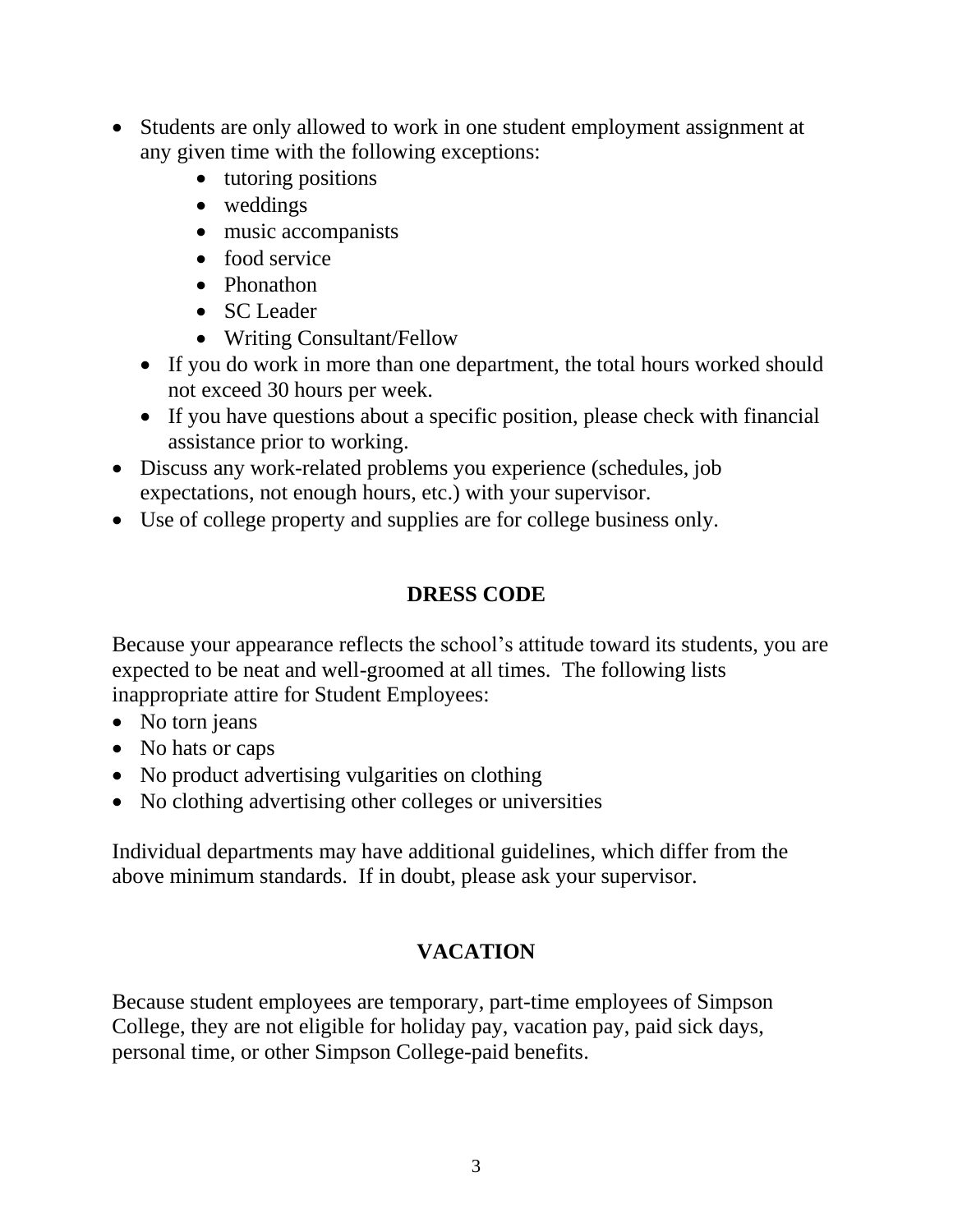## **CONDUCT GUIDELINES**

As a role model for the students you assist, as key personnel for the faculty and staff you support, and as a representative of Simpson College, you are expected to conduct yourself professionally and ethically in performing the duties of a student employee.

Examples of unacceptable conduct that may lead to disciplinary action or termination are described below:

- Neglecting your assigned duties and/or consistently producing poor quality work after receiving proper instruction.
- Breach of confidentiality.
- Working during your scheduled classroom hours.
- Requesting payment for hours not actually worked.
- Interfering with, interrupting, or restricting the performance of other employees.
- Conducting personal business or soliciting funds for other than school-related business during work time on the premises.
- Being repeatedly tardy or absent from work.
- Distributing, posting, or removing information in office areas without proper authorization.
- Violating safety and security procedures.
- Being insubordinate by ignoring messages, directives or deadlines set by the supervising faculty or staff members and/or refusing reasonable work assignments.
- Acting in an immoral, indecent, or unethical manner.
- Destroying, defacing, or stealing property, records, or any materials belonging to Simpson College or other employees.
- Provoking or starting a fight that results in physical contact.
- Possessing, selling, or purchasing firearms or weapons on Simpson College premises.
- Selling, distributing, or using drugs (which apply to the Controlled Substance Act) or beverages with any alcoholic content (including beer and wine) on the Simpson College work premises.
- Violation of software policy law. Check with information services before copying or loading any software. See Software Policies in this manual.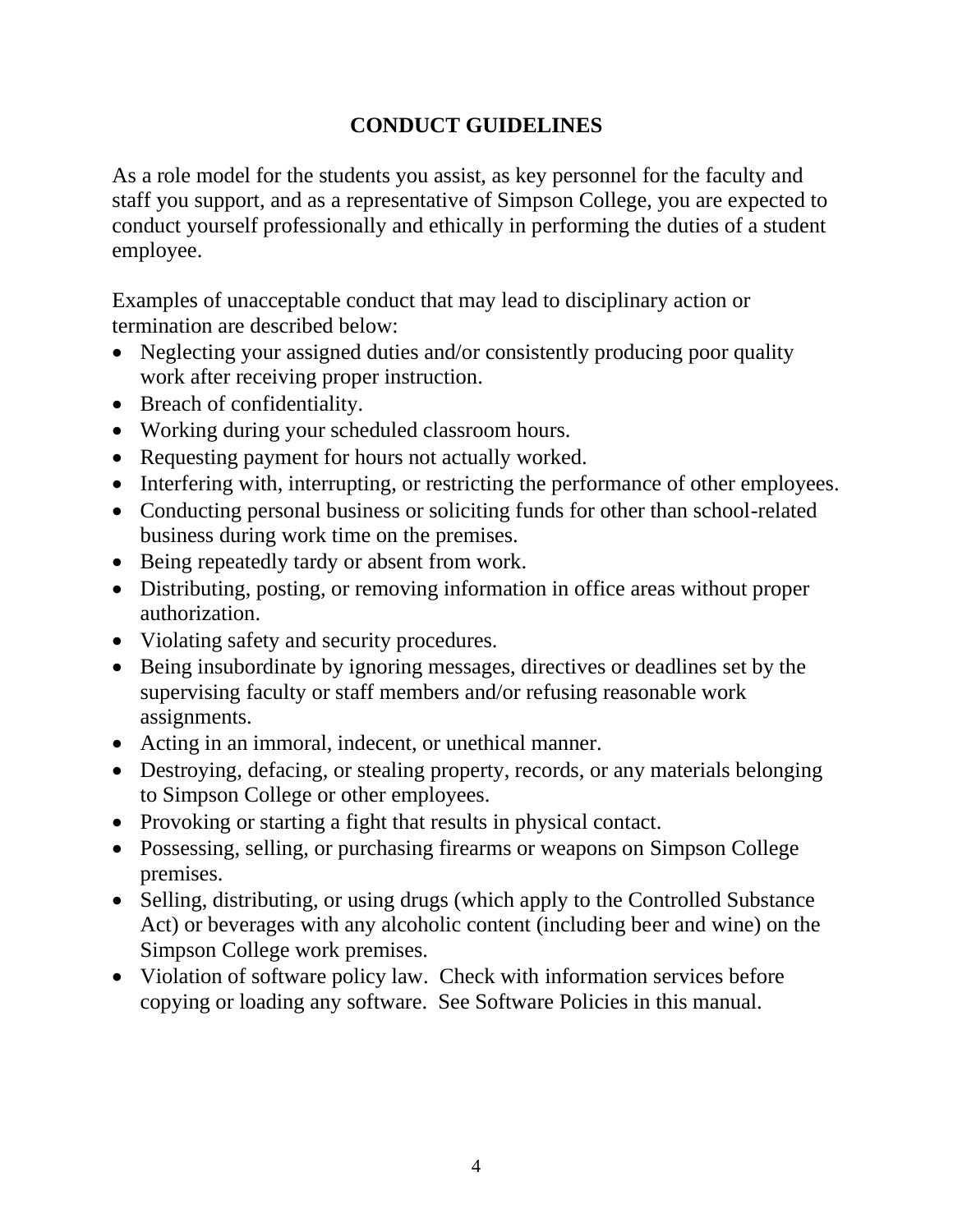## **PAYROLL PROCEDURES**

Students are paid monthly on the  $15<sup>th</sup>$  or the Friday before if, the  $15<sup>th</sup>$  falls on a weekend. For payroll, the month ends on the last Saturday of the month. Paychecks will **not** be issued early.

After you have completed your W4s and I9 in the Payroll Office, you will be able to access your timecard on SC Connect.

A student employment timesheet is a legal document recording hours worked. It is a supervisor's responsibility to insure the hours listed on the timesheet were actually worked by the student. Any payment made that is proven later to be fraudulent (with supervisor knowledge) will be charged to the department. Both the supervisor and the student should agree to these hours.

Once a student or supervisor has approved the timesheet, no changes can be made to the hours worked (with the exception of a mathematical correction) unless agreed to by both student and supervisor.

## **Simpson College Student Employee Web-Time-Entry Instructions Simpson College SC Connect: https://scconnect.simpson.edu**

Students employed by Simpson College will enter time worked and submit their timesheet for supervisor approval by using a web-based process called Web Time Entry (WTE). Paper timecards should not be used.

Overview of web time entry:

- Students enter their hours worked throughout the pay period on SC Connect.
- When the pay period is complete, the student will 'electronically sign' and submit their time for supervisor approval (an email is sent to the supervisor telling them there is time that needs to be approved).
- The supervisor will review the student's time and either approve or reject it.
- If time is approved, it automatically goes to the Payroll Office for processing with the student payroll to be paid on the  $15<sup>th</sup>$  of each month.
- If time is rejected, the student will get an email from the supervisor with instructions to correct and resubmit.



**Note**: The pay cycle will end on the last Saturday of each month with the payroll paid on the  $15<sup>th</sup>$  of the following month.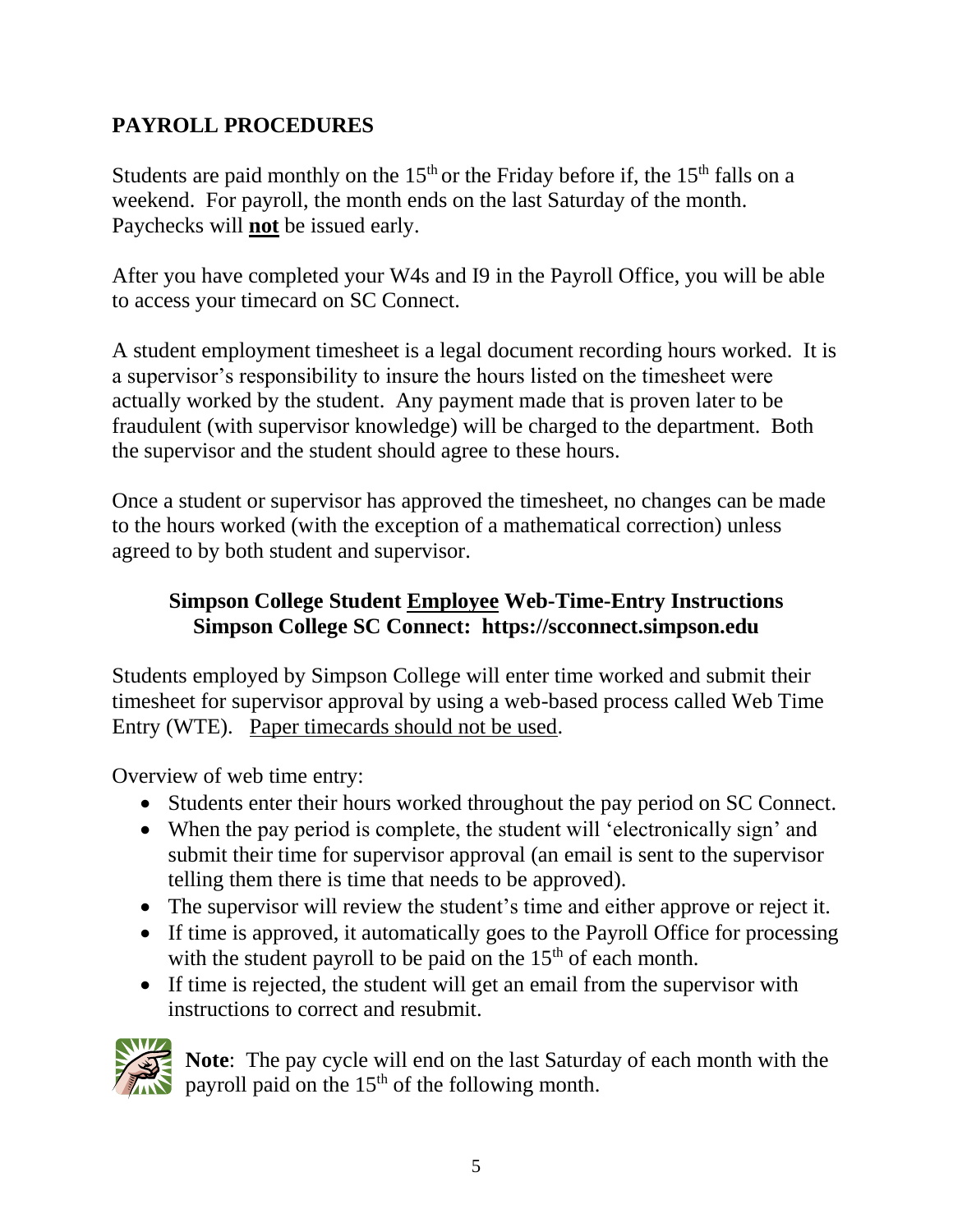

**Note**: Your supervisor can see and approve your time sheet at any point during the payroll cycle. Once the payroll cycle has ended, you have until noon the following Wednesday to submit your time entry to your supervisor. For example, the pay period ends on Saturday, August 29, the student has until noon on Wednesday, September 2 to complete the time entry and submit it to their supervisor. Contact your supervisor immediately if you have not submitted your time by the deadline.

Instructions for entering time on the web:

#### **1 – Access your time sheet**

Student time sheets can be accessed through SC Connect on the Simpson Portal. Under the section labeled **Time Entry and Approval**, select **Time entry** to access your time sheet.

#### **2 – Choosing a time sheet**

The **Time entry** screen will display the positions you currently have with Simpson. Select the particular position and supervisor for which you are entering time by clicking on the box in the column labeled "**Choose Only One**" and then click on **Submit**. If you work in multiple positions, you will need to enter time for each position separately. You may enter time for only the positions and pay periods that are displayed. If your position is not displayed, please contact your supervisor or the Payroll Coordinator.

| CONNECT                                                                     |                  |                                                            |             |                             |                             |                         |                         |          | $\frac{1}{2}$              |
|-----------------------------------------------------------------------------|------------------|------------------------------------------------------------|-------------|-----------------------------|-----------------------------|-------------------------|-------------------------|----------|----------------------------|
| $M$ enu                                                                     |                  |                                                            |             |                             |                             |                         |                         |          | Notifications<br>$\vert$ 0 |
| SC Connect▶ Students<br><b>WebAdvisor</b>                                   |                  |                                                            |             |                             |                             |                         | o Search this site      |          | ٠                          |
| $\blacktriangledown$                                                        | Enter My Hours x |                                                            |             |                             |                             |                         |                         |          | Help                       |
| <b>UPDATE MY INFORMATION</b><br>$\rightarrow$                               | One              | Choose Only Pay Period Start Pay Period End<br><b>Date</b> | <b>Date</b> | <b>Position Title</b>       | <b>Start</b><br><b>Date</b> | <b>Department</b>       | <b>Supervisor</b>       | Location | Complete<br><b>By Date</b> |
| <b>BUSINESS OFFICE</b><br>$\mathcal{P}$<br><b>FINANCIAL ASSISTANCE</b><br>↘ | 0                | 11/01/15                                                   | 11/28/15    | Financial<br>Assistance CWS | 08/24/14                    | Financial<br>Assistance | Mrs. Cheryl S.<br>Eaton |          | 12/03/15<br>10:00AM        |
| <b>REGISTRATION</b><br>↘                                                    |                  |                                                            |             | <b>SUBMIT</b>               |                             |                         |                         |          |                            |
| <b>ACADEMIC PROFILE</b>                                                     |                  |                                                            |             |                             |                             |                         |                         |          |                            |
| V ENTER AND APPROVE TIMECARDS                                               |                  |                                                            |             |                             |                             |                         |                         |          |                            |
| Enter My Hours                                                              |                  |                                                            |             |                             |                             |                         |                         |          |                            |
| View My Time History                                                        |                  |                                                            |             |                             |                             |                         |                         |          |                            |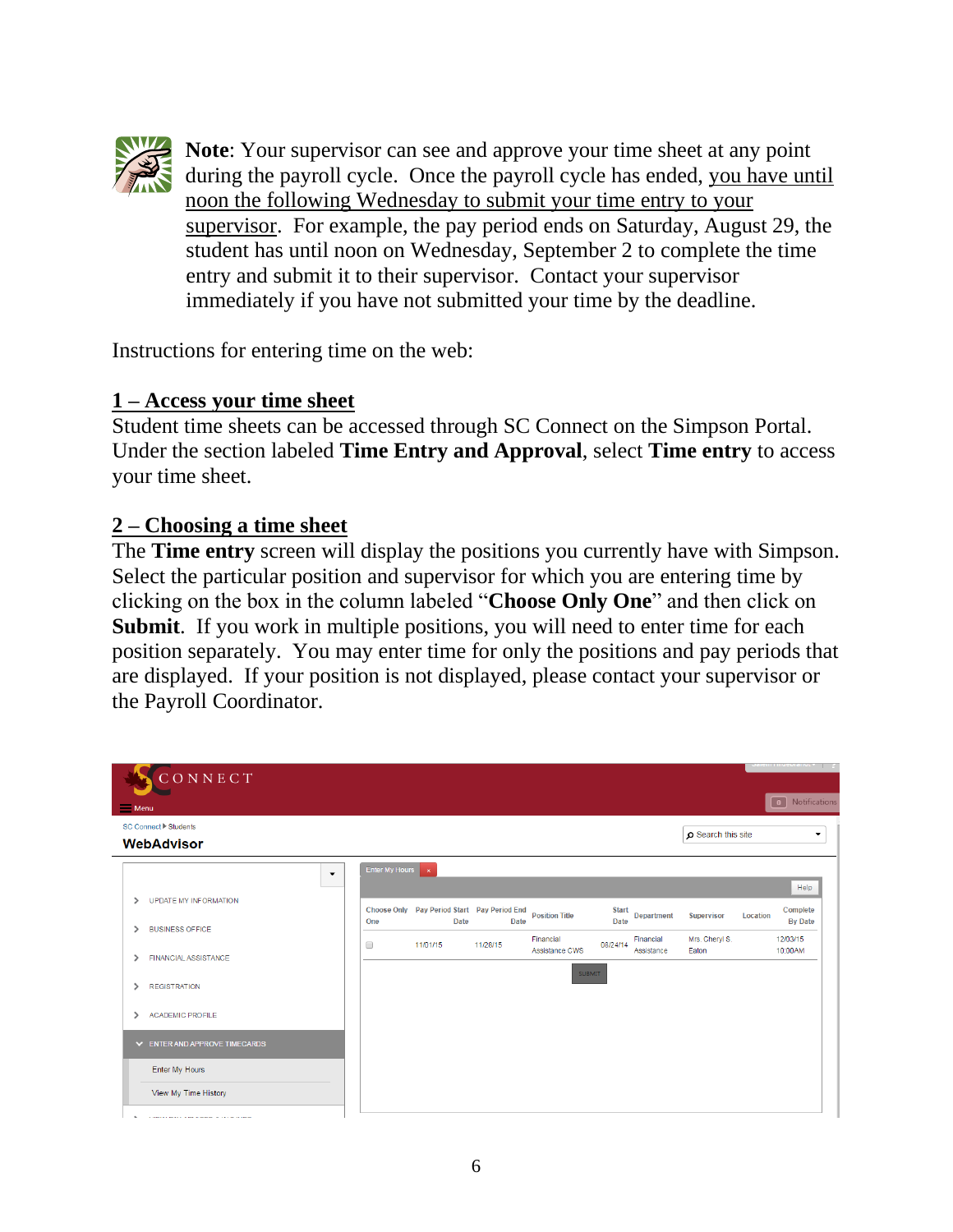#### **3 – Entering your time**

After selecting the position for which you are entering time, the Time Entry screen will be displayed. Note the position information is displayed at the top of the screen.

Enter the time of day you started and stopped working. The Colleague system will round your time to the nearest quarter hour for you. Use a HH:MM AM or PM format.

If you worked more than two times in one day, you can insert another line for that day by clicking on the box under "**Insert Line**" for that day. The total hours for each time worked will be calculated for you.

Students can ignore the columns for Annual Leave Hours, Sick Hours, Other Time Hours and Other Time Types. Students should also ignore the Additional Time (Prior Period) check box at the bottom, as any prior period time should be reported by your supervisor directly to the Payroll Coordinator.

After entering time worked, simply click "**Submit**" to save. The "**Submit**" button can be clicked as many times as needed as time is entered and/or changed throughout the pay period. You are encouraged to enter and submit time on a daily basis or after each work period.

| 11/25/15 Wednesday                                                                                                                    |                         |  |  |  | 7 |   |
|---------------------------------------------------------------------------------------------------------------------------------------|-------------------------|--|--|--|---|---|
| 11/26/15 Thursday                                                                                                                     |                         |  |  |  | 7 |   |
| 11/26/15 Thursday                                                                                                                     |                         |  |  |  | ۷ |   |
| 11/27/15 Friday                                                                                                                       |                         |  |  |  |   |   |
| 11/27/15 Friday                                                                                                                       |                         |  |  |  |   | ┑ |
| 11/28/15 Saturday                                                                                                                     |                         |  |  |  |   | ┑ |
| 11/28/15 Saturday                                                                                                                     |                         |  |  |  | ۷ | ∩ |
| Additional Time(Prior Period)                                                                                                         |                         |  |  |  |   |   |
| Checking this box becomes your electronic signature acknowledging your submitted time as accurate and ready for supervisor approval @ |                         |  |  |  |   |   |
| <b>Supervisor Decision</b>                                                                                                            | <b>Pending Approval</b> |  |  |  |   |   |
| <b>Supervisor Comments</b>                                                                                                            |                         |  |  |  |   |   |
| Supervisor's E-mail Address cheryl.eaton@simpson.edu                                                                                  |                         |  |  |  |   |   |
| <b>SUBMIT</b>                                                                                                                         |                         |  |  |  |   |   |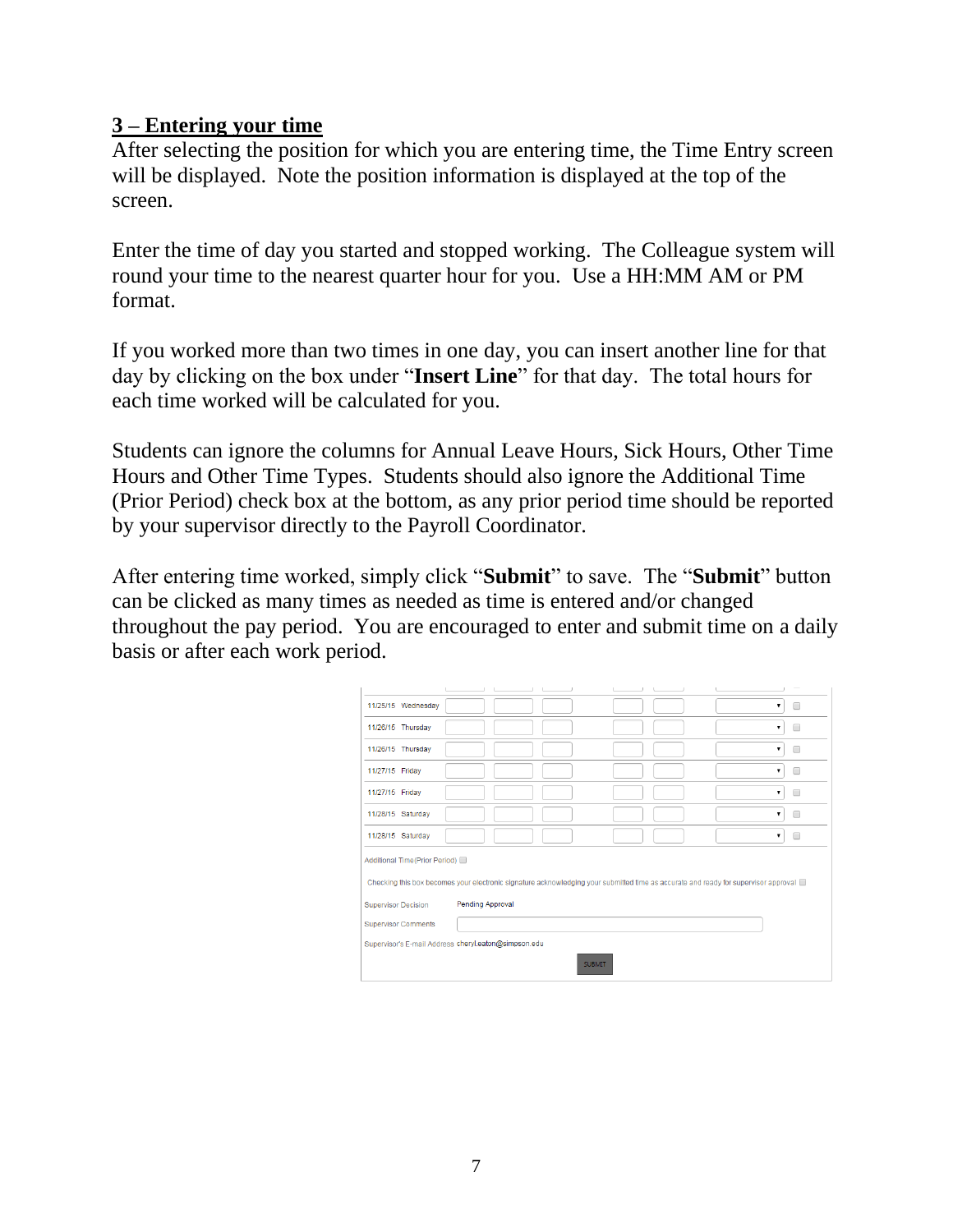## **4 – Signing and sending your time sheet**

After the last Saturday of the month (end of the pay cycle) or whenever you are done entering all your time for the pay period, click on the box near the bottom where it says "**Checking this box becomes your electronic signature acknowledging your submitted time as accurate and ready for supervisor approval**" and then click on "**Submit**." This will advance your time sheet to your supervisor for review and approval. Your confirmation will state "**Time Entry Status: Complete**."

You will no longer be allowed to access your time sheet for this period once you have electronically signed your timesheet. If changes are needed, either your supervisor will need to make the changes or your supervisor will need to reject the timesheet so that you can make the needed changes, electronically sign and resubmit the time sheet to the supervisor.



## **Frequently Asked Questions** (**FAQ's)**

#### **What if I do not electronically sign and submit my time sheet on time?**

You will not be paid on a timely basis. Electronic time reporting is a commonly used tool and familiarity with it will benefit you in future employment situations as either an employee or supervisor of employees.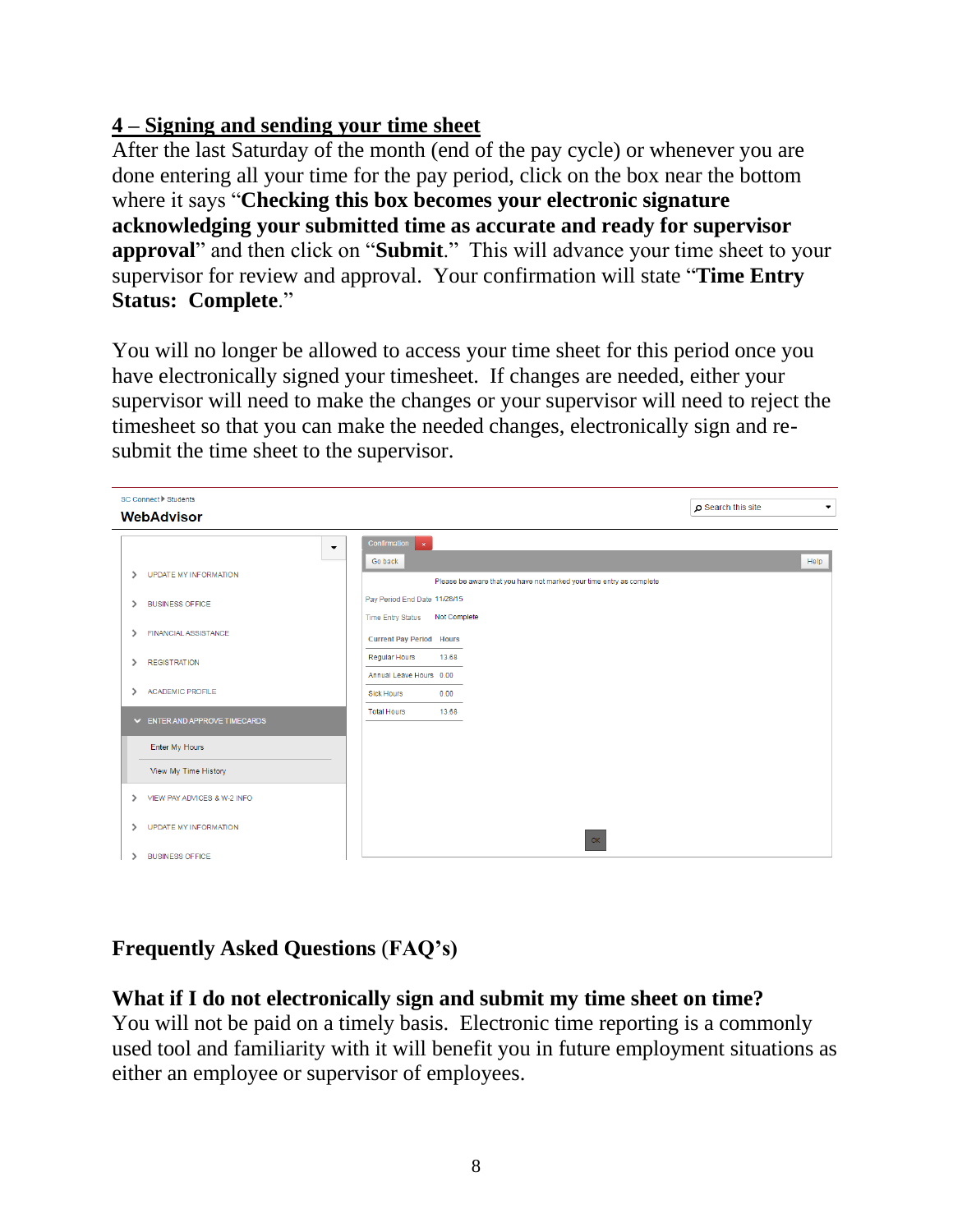#### **What will happen if my supervisor is gone at the end of the payroll?**

Each employee is assigned an alternate supervisor who can review and approve your time. Contact them directly if you do not receive confirmation that your time has been approved.

#### **Why did my time sheet disappear from the selection screen?**

The period of time to enter time closes on the Wednesday following the last Saturday of the month.

#### **What will happen if I entered hours wrong?**

During the pay period you can correct hours entered in error yourself. After the pay period has closed and or you have already approved your time, you should contact your supervisor immediately for assistance. They may reject your previous submission for you to correct and resubmit or assist with correcting the time directly. If your supervisor has already approved and submitted your time, they will need to contact the Payroll Coordinator for assistance.

#### **What is that boxed entitled "Additional Time (Prior Period)"?**

This is not a Simpson option. If you fail to report time on a timely basis, you will need to contact your supervisor for assistance. Your supervisor will report unpaid time worked in a prior period directly to the Payroll Coordinator.

#### **What do I do if my position does not show on the screen?**

First, contact your supervisor for assistance. Next, contact the Payroll Coordinator. Note that students will not be set up with access to WTE and should not be working until all employment paperwork is completed and submitted to the Payroll Coordinator.

**Paychecks** will be mailed to your campus mailbox during the academic year or you may choose to have payroll direct deposited into a personal bank account. During the summer, paychecks may be picked up in the business office on payday. A picture ID may be necessary.

Student employment earnings are taxable. Students are issued W-2 Wage and Income Statements by the payroll office no later than January 31. Whether or not taxes must be paid depends on the student's total income for the year.

Any work performed in addition to a fixed assignment must have written supervision justification. Student employees are not permitted to work overtime.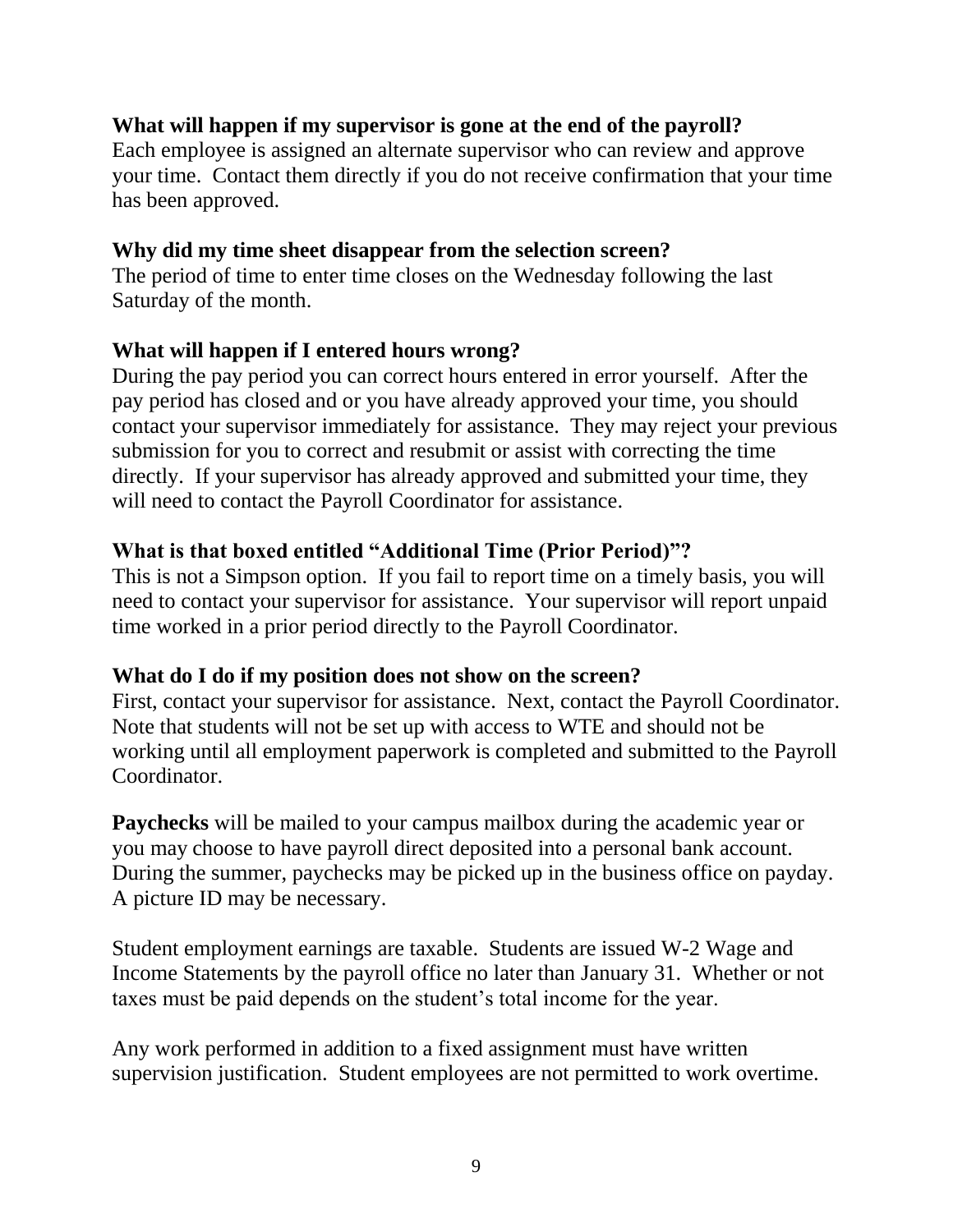#### **SOFTWARE POLICIES**

To prevent Simpson College's exposure to legal liability stemming from violations of copyright laws or licenses, the following policies apply to all computer software used at Simpson College:

- Simpson College licenses the use of its computer software from a variety of outside companies. Even if Simpson College owns the tangible items (e.g. disks, manuals), it does not own the intangible software or related documentation. Unless authorized by the software owner, Simpson College does not have the right to reproduce the software.
- Simpson College employees and students can use the software on local area networks or on multiple machines only in accordance with the site license agreement.
- Simpson College employees learning of any misuse of software or related documentation with the college must notify the Chief Information Officer of Simpson College and the Student Employment Coordinator or the student's supervisor.
- Any Simpson College employee or student, who makes, acquires, or uses unauthorized copies of computer software will be disciplined as judged appropriate under the circumstances. Such disciplinary action may include termination.

## **CHILD ABUSE REPORTING**

All student employees working with children under the age of 18 are required to be notified of the following information regarding Iowa Senate File 2225. This legislation requires regent universities, community colleges, and private colleges and universities to develop policies for the reporting of suspected child abuse. Below is Simpson College's policy regarding the reporting of suspected child abuse.

## **Child Abuse Reporting**

The purpose of this policy is to explain the responsibilities College employees have in reporting physical or sexual child abuse, when reporting is required, and the process for making a report.

Definitions:

 "Attends" means to care for; look after; to take charge of, or to watch over. "Child" means any person under the age of eighteen (18).

"Counsels" means to advise or instruct.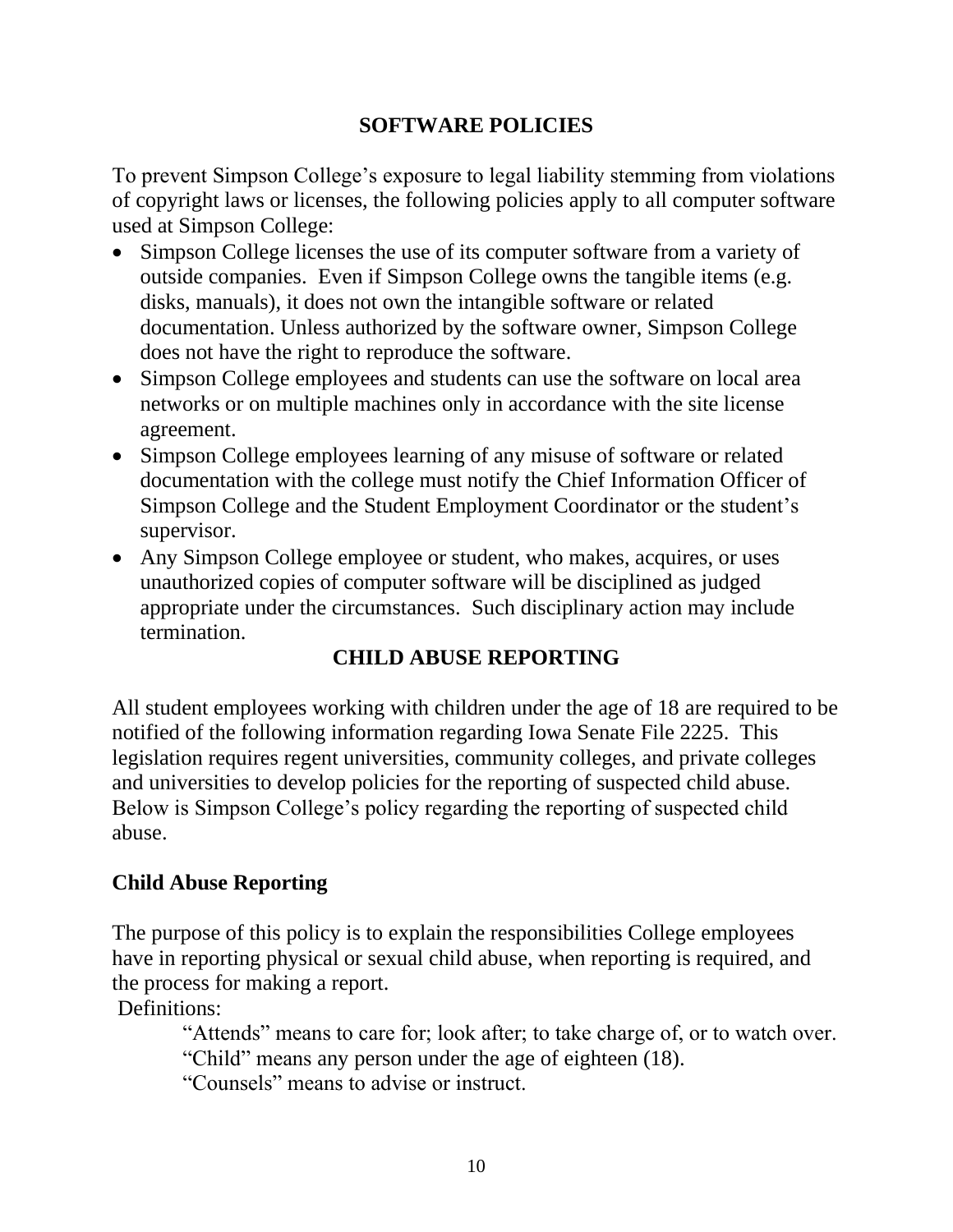"Examines" means to observe, test, or investigate, in order to evaluate general health or determine a medical condition.

 "Physical abuse" means non-accidental acts or omissions that cause, or fail to prevent, physical injury to a child.

 "Sexual abuse" means the commission of a sexual offense according to Iowa law, including rape, sexual assault, molestation, incest, indecent exposure, or exploitation of a child in a manner in which the child is used for gratification or sexual enjoyment by another person.

#### **Policy Statement**

In accordance with Iowa Senate file 2225, Simpson College requires certain employees, to report, observed or reasonably suspected physical or sexual child abuse in accordance with this policy.

#### **Who Must Report**

This policy requires employees who, in the scope of their employment responsibilities, examine, attend, counsel, or treat a child, to report suspected physical or sexual abuse of a child. At Simpson, those who are most likely to encounter a situation what would trigger the responsibility to report include, but are not necessarily limited to faculty, coaches, athletic trainers, housing, summer conference staff, nurses and counselors. If you are not sure, whether you are required to report, this policy encourages you to err on the side of caution and report. You do not need to have proof that abuse has occurred in order to be required to report.

#### **When to Report**

A report of child abuse should be made when an act of abuse is seen, or reasonably suspected. The report should be made within twenty-four hours after becoming aware of the suspected abuse or as soon thereafter as reasonably practicable.

#### **Reporting Procedures:**

In the event of an emergency, first call 911. Reports can be made by contacting: 1. The Director of College Security: Phone (515) 961-1711, chris.frerichs@simpson.edu; Or 1. Iowa Department of Public Safety: Phone (515) 725-6010, dciinfo@dps.state.ia.us.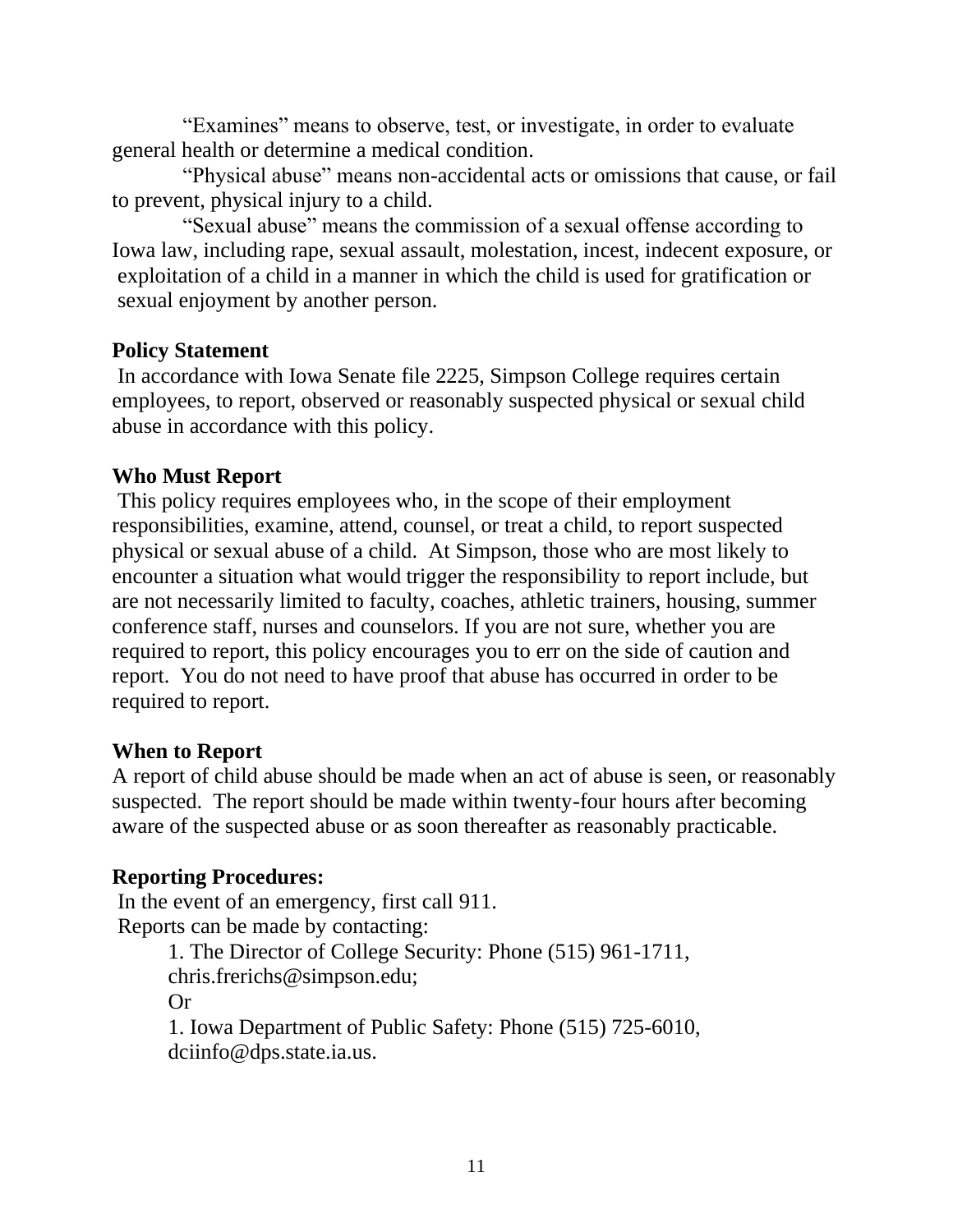When making a report of child abuse under this policy callers will be asked to provide the following information to the best of their knowledge:

- Name of the alleged victim(s)
- Name of the alleged perpetrator(s)
- Time and date of the incidents being reported
- Location where the incidents occurred
- Any additional information known about the abuse

#### **Mandatory Reporters under Iowa Code 232.69**

Under Iowa Code Section 232.69, certain individuals have additional responsibilities to report all forms of child abuse as described in Iowa Code § 232.68(2). Under §232.69, these Mandatory Reporters must report suspected abuse to the Iowa Department of Human Services. These Mandatory Reporters receive specialized training on this reporting responsibility. At Simpson, those holding the following positions are included within the definition of Mandatory Reporters under Iowa Code Section 232.69: the Coordinator of Campus Health and Wellness, the College Nurse and all members of the Counseling Services Department. Child Abuse can be reported to the Iowa Department of Human Services by calling the toll-free child abuse reporting hotline 24 hours a day: 1- 800-362-2178.

#### **Prohibition on Retaliation**

Consistent with Iowa law, the College will take no retaliatory action against an employee who makes a good faith report of child abuse.

This policy can also be found in the Simpson College Employee Handbook under General Employment Policies, #5. Child Abuse Reporting.

#### **Sexual Misconduct Training**

Under the Title IX guidelines, it is expected that all student employees working with children under the age of 18 will complete sexual misconduct training annually as a part of the ongoing education and training provided to the campus. This portion of the training is online. You will receive an email from the Safe Colleges system with a link. You will need the link in this email to complete the training. Please know that this information is not going to be shared with anyone, but is more for our tracking to know who has and who has not completed the expected online training.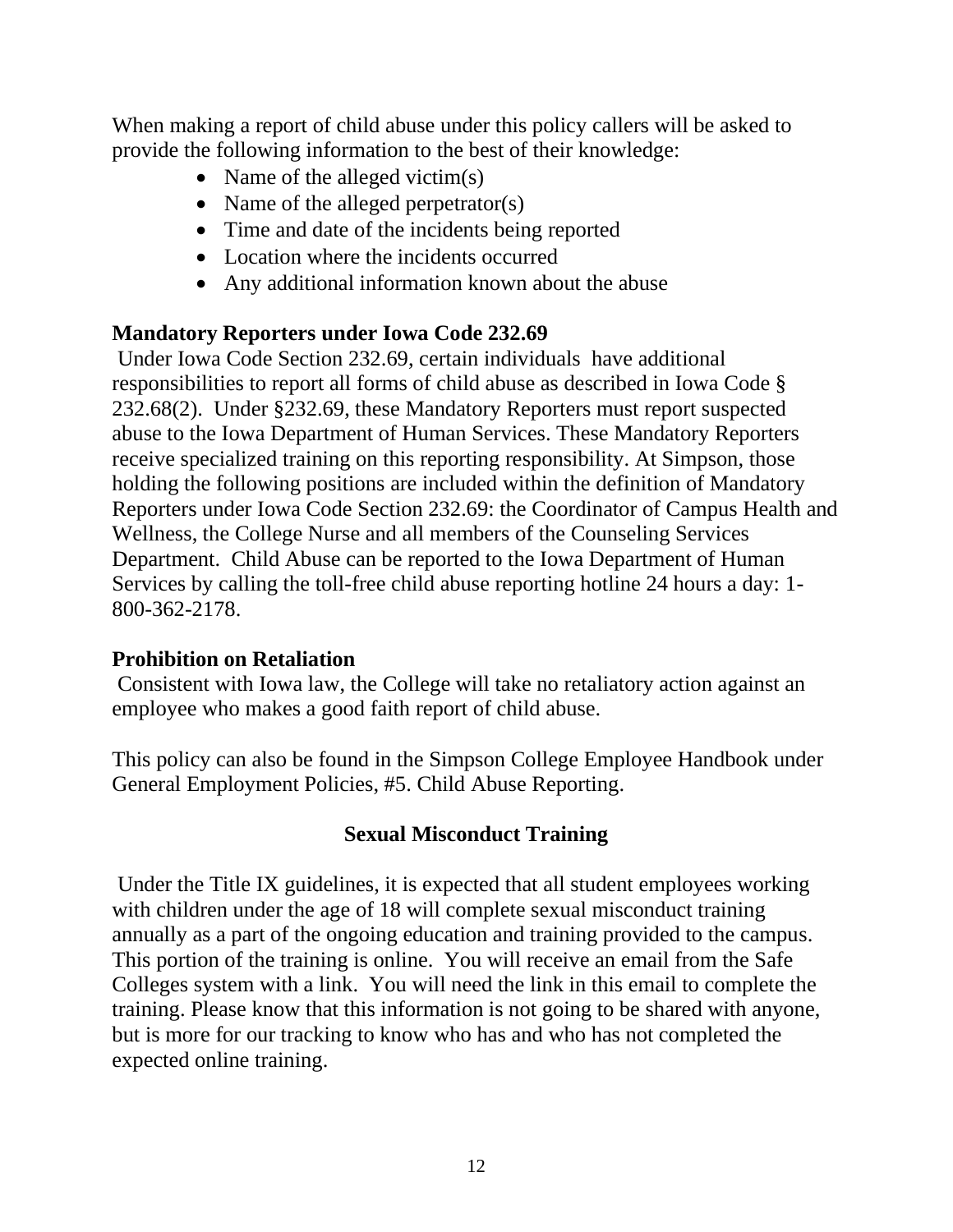As a final note, please understand that this training may include triggers for those who have experienced sexual assault or sexual misconduct in the past. If at any point, you feel as though you cannot continue with the training due to past experience, please contact either Elyse Morris in Student Development or Mimi Bartley-Nancarrow in Human Resources to inform the college that you will not be able to complete the online training.

Should you have any questions about this training or anything Title IX related, please do not hesitate to contact Elyse Morris at 515-961-1257 or titleix@simpson.edu.

## **SEXUAL HARASSMENT**

Simpson College prohibits sexual harassment of its employees in any form. Conduct, which could be viewed as sexual harassment includes the following:

- Unwelcome sexual advances directed towards fellow employees or students.
- Requests for sexual favors directed towards fellow employees or students.
- Other sexual harassing conduct, whether physical or verbal. This includes repeated offenses, sexual flirtation, advances, propositions, continual or repeated abuse of a sexual nature, a graphic verbal commentary about an individual, and the display in the work place of sexually suggestive objects or pictures.

A student employee who has complained of sexual harassment at work, by anyone, including supervisors, co-workers, students, faculty, staff, or visitors should bring the problem to the attention of the supervisor or the Human Resources Director.

All complaints will be handled promptly. The facts surrounding the complaint, including the identity of the charging party and person accused of sexual harassment, will be kept confidential by the investigating official if possible. Student employees who complain of sexual harassment will not be subject to any acts of retaliation by the accused or any other agents of Simpson College.

The administration will retain documentation of allegations and investigations. When investigations confirm all allegations, appropriate corrective action including disciplinary measures, up to and including termination, will be taken.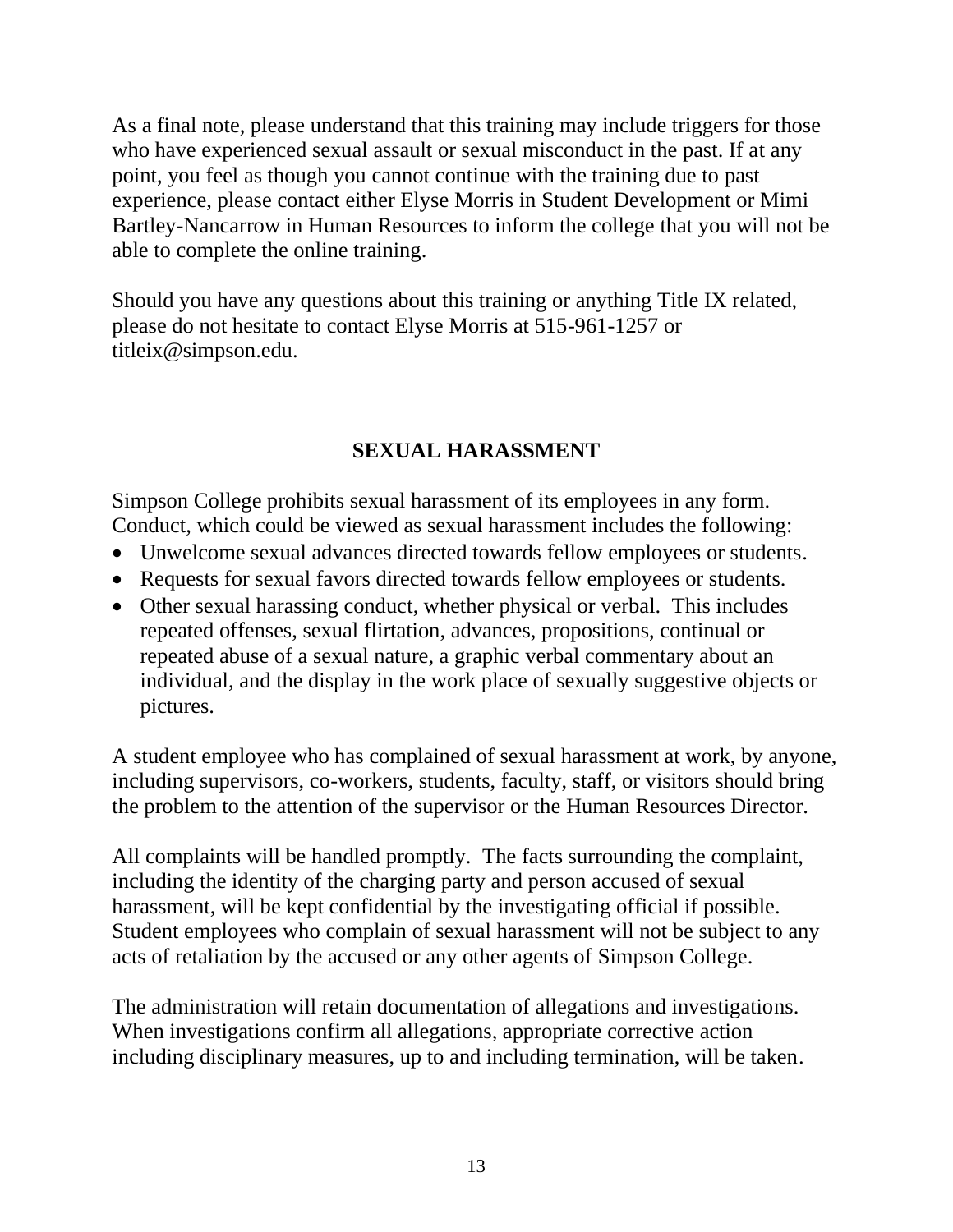### **TERMINATING YOUR EMPLOYMENT**

Please notify your supervisor and the Student Employment Coordinator in the office of financial assistance two weeks prior to wanting to terminate your employment.

### **SUPERVISOR'S RESPONSIBILITIES**

- It is your responsibility to read and understand this handbook in its entirety.
- Students must be cleared through the office of financial assistance before hiring. Students are only allowed to hold one student employment job at any given time with the following exceptions:
	- o tutoring positions
	- o weddings
	- o music accompanists
	- o food service
	- o Phonathon
	- o SC Leader
	- o Writing Consultant/Fellow

If you have questions about a specific position, please check with the office of financial assistance prior to hiring a student.

- Verify with the Office of Financial Aid that the student is eligible for employment **before** they start working. Your student employee must have a signed job description or job contract, work application, both Federal and Iowa W-4 Tax Withholding Forms and an I-9 Form on file in the payroll office **before** the student begins working. Check with the office of financial assistance if you are unsure.
- Prepare a written job description or job contract that includes all job duties and responsibilities of your student employees. This document should be reviewed annually and should reflect the individual responsibilities of the student. Give one copy to the student, one copy to the Student Employment Coordinator in the office of financial assistance, and keep one copy for your records.
- Provide training and supervision for your student employees. This should include appropriate phone etiquette and customer service training. Student employees should be paid for their time-spent training.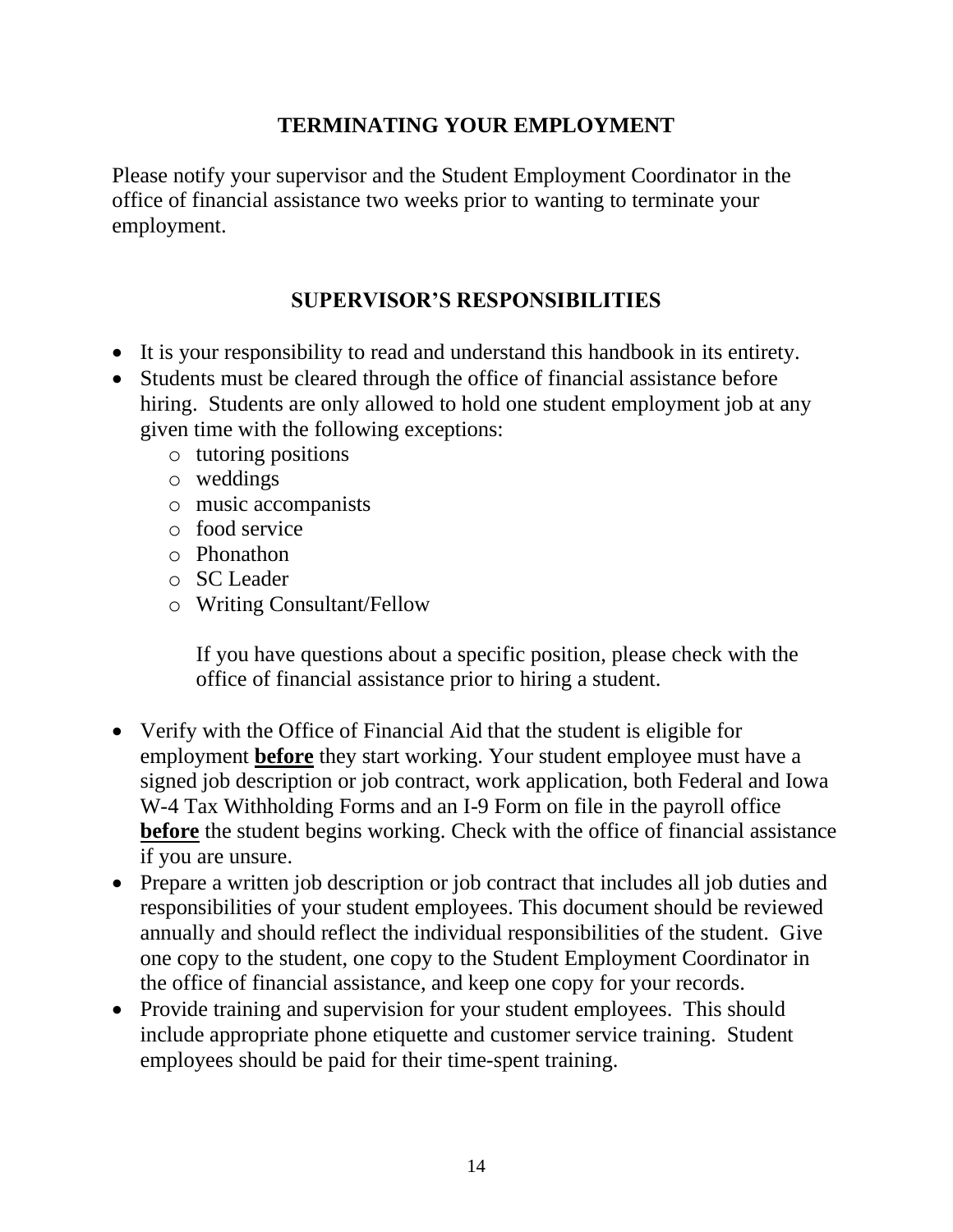- Student employees should not work more than 8 hours per day or 30 hours per week unless on contract. If a student is working in more than one department, this should be the total hours worked in all departments. Students are not to work during scheduled class times, unless the class has been cancelled. It will be your responsibility to know the student's class schedule and to have a copy of the student's schedule on file in your office.
- Student employees are expected to meet the level of performance as listed in the job description or job contract. If the student is not meeting your expectations, please take time to review the student's job contract with them and work to resolve any issues. If problems persist, follow the Student Employment Discipline Process, beginning on page 17.
- Student employees should be evaluated annually on their overall performance if their earnings exceed \$300.
- Inform students of any special safety considerations pertaining to their job and work environment.
- Provide protective covering for all students if the nature of the job is such that personal attire may be damaged.
- A monthly report is available in ODS to assist in monitoring your students' hours to ensure students do not earn more than awarded and to insure students are given the opportunity to earn their awarded amounts.
- It is your responsibility to make sure you stay within your student employment budget. Payroll reports listing total earnings and work-study award amounts are available on Informer and updated monthly after payroll is processed. You may log-in and view them at any time.
- Contact the office of financial assistance if a student terminates employment for any reason.
- The Confirmation Statement at the back of this handbook must be signed by all student employees in all departments and maintained in **your** student employee's files.
- The attached Confidentiality Statement must be signed by all student employees and kept in **your** student employee's file.
- Student's hours should be recorded on a DAILY basis. Specific date, time-in and time-out, and actual hours and minutes must be recorded. It is your responsibility to know that what you are signing is accurate. Any identified abuses of the program will be charged back to your student employment budget. Both student and supervisor signatures should be included before turning in a timesheet.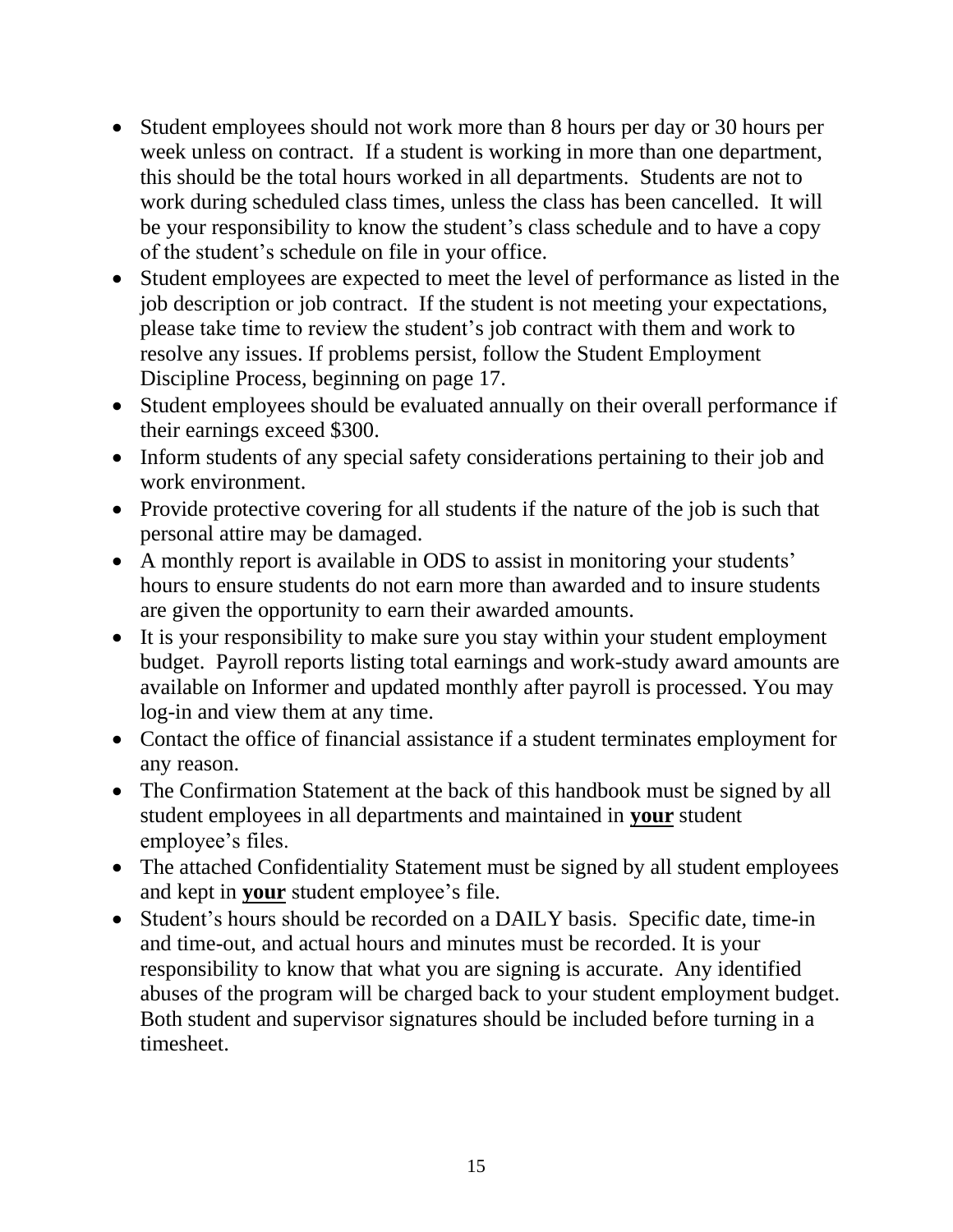#### **JOB DESCRIPTION/JOB CONTRACT**

The Job Description is used when paying an hourly rate for employment. The Job Contract is used when paying a set amount for a specific job. Always get approval from the Student Employment Coordinator in the office of financial assistance before using the Job Contract.

#### **FINANCIAL ASSISTANCE RESPONSIBILITIES**

- Administer available on-campus employment opportunities for qualified students and assign them to available positions.
- Send communication to students and supervisors indicating:
	- o the work assignment and the amount allocated
	- o miscellaneous important information regarding student employment

#### **STUDENT EMPLOYEE DISCIPLINE PROCEDURE**

As with any job, if expectations are not achieved, workers run the risk of losing their job.

A discipline procedure should be used as a tool for growth and communication. Problems should be discussed informally before beginning a formal process. The following process incorporates both an informal procedure and a formal procedure for supervisors to follow. A student can be terminated without beginning an informal process.

#### **INFORMAL WARNING**

An informal warning consists of a verbal indication that the student is not performing to expectations and termination could result. Document this meeting (having the student sign the documentation) to acknowledge that he/she is aware of the action being taken, and send a copy to the Student Employment Coordinator in the office of financial assistance.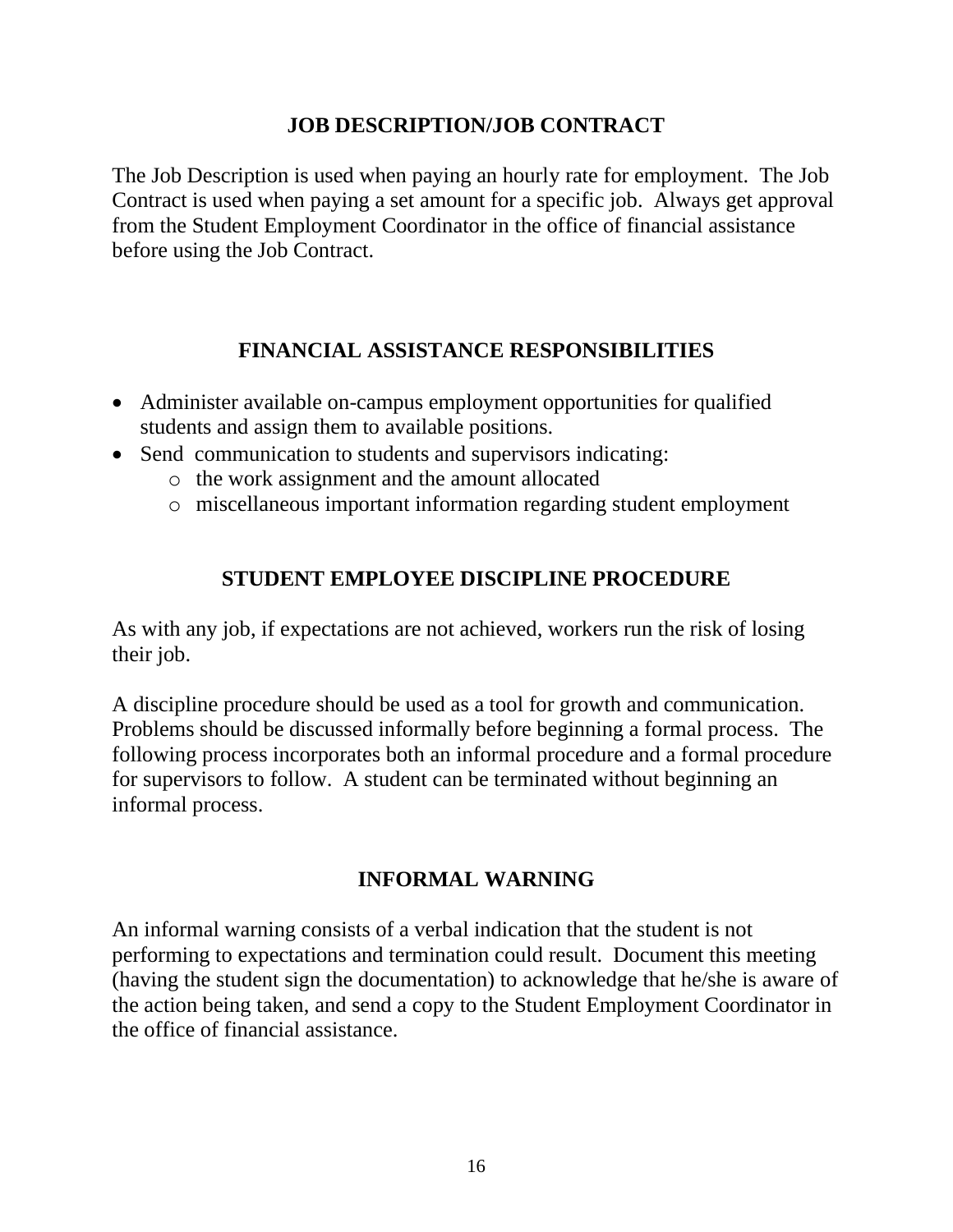#### **WRITTEN WARNING**

If after the informal warning, the student's behavior does not meet expectations, a written warning should be issued stating that any further infractions will result in termination. The student must sign the written warning with the understanding that he/she is aware of the consequences of the formal warning, that he/she has had the opportunity to refute the warning, and that he/she is aware that further negligence on his/her part will result in termination. A copy of the warning and rebuttal must be sent to the Student Employment Coordinator in the office of financial assistance.

#### **FORMAL TERMINATION**

After the written warning, a formal, written termination may be issued if performance does not improve. A copy of the termination must be sent to the Student Employment Coordinator in the office of financial assistance who will keep it on file.

#### **END-OF-TERM TERMINATION**

The policy for end-of-term termination (a supervisor electing not to hire the student to return for the next academic year) requires the use of the student evaluation form. This form is completed by the supervisor, indicating NO to the question "Will you rehire this employee for the next academic year?" with reasons documented in the space provided. The student and supervisor review the evaluation together during a face-to-face meeting. The student and the supervisor BOTH review and sign the evaluation form. A copy is sent to financial assistance. The student then knows he or she will not be returning in the next academic year.

#### **Undergraduate Assistantship (UGA) Positions**

Undergraduate Assistantships (UGAs) provide students with a valuable opportunity to advance their educational experience at Simpson through an on campus employment opportunity with advanced responsibilities and close mentorship from a staff or faculty member at the college. Many UGA positions allow students to gain experience in a position related to their field of study, further preparing them for a successful career after graduation. These positions are designed to help students strengthen the academic and professional skills they have built in past on campus employment positions, in the classroom, and as engaged members of the campus community.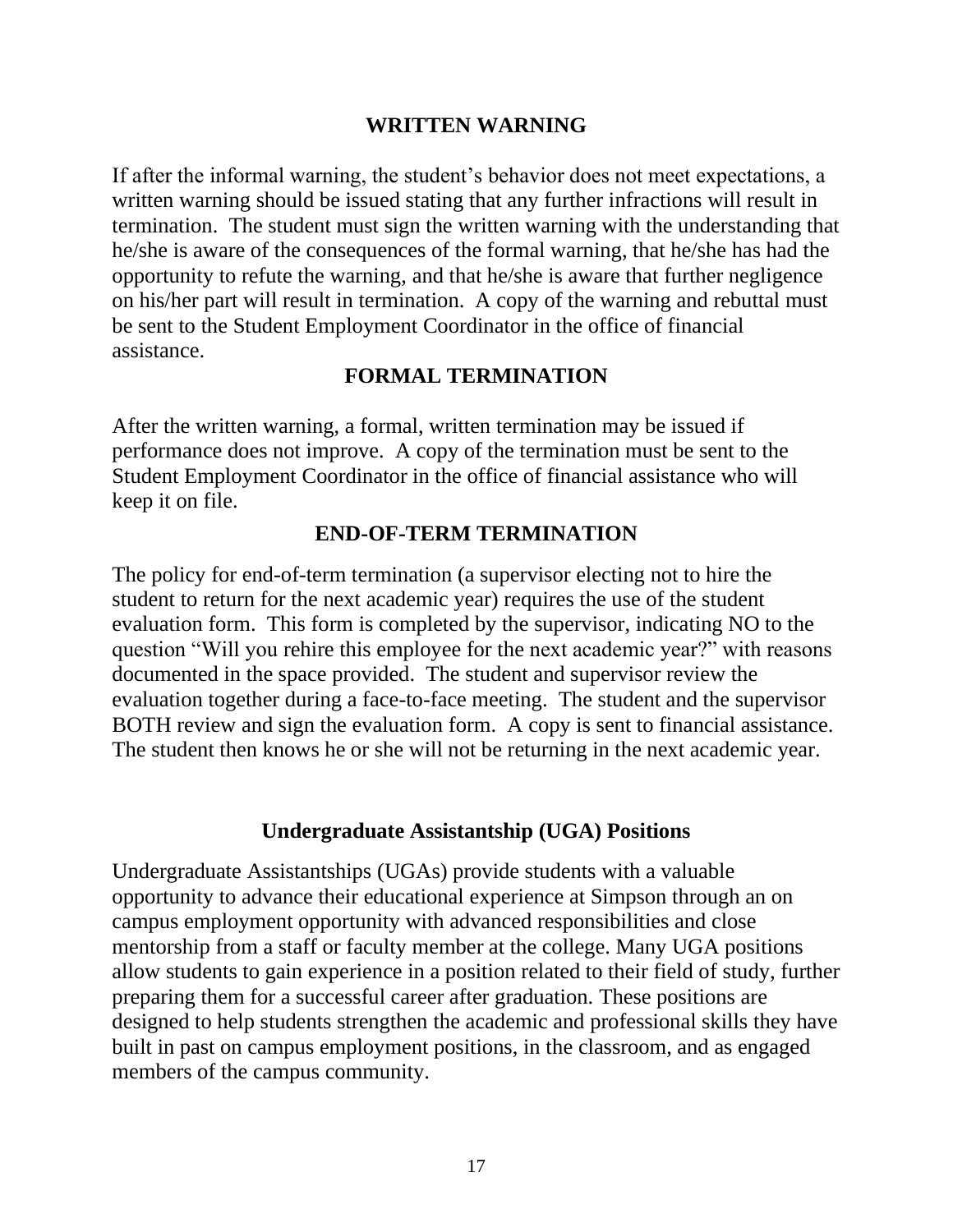Students who are selected for a UGA position are expected to fulfill the responsibilities and guidelines outlined in this handbook. Additionally, it is important for these students to:

- Meet all expectations and responsibilities outlined by their supervisor in the job contract
- Strive to provide a level of support that helps to advance the work of the office and/or faculty member they are working with
- Serve as a positive role model for other students working with them

The application process for Undergraduate Assistantships will take place every spring for positions in the upcoming academic year. Beginning in February, students will be able to view a list of UGA positions for the upcoming academic year under the "On-Campus Student Employment" tab on SC Connect. The Student Employment Coordinator will send an email to all students notifying them when applications have opened. To be eligible to apply for these positions, a student must be a sophomore, junior, or senior during the upcoming year, and they must have a cumulative grade point average that is currently 2.75 or higher. To apply, the student must email a cover letter and resume to the supervisor of the UGA position they want to apply to.

## **Employment Guidelines for**

## **Non-Resident Students**

As a student with an F-1 Visa, you are not permitted to work off-campus or to engage in business without specific employment authorization from the Immigration and Naturalization Service.

However, you are permitted to work on-campus, which is limited to 20 hours per week, while school is in session. Such employment may be full time during vacation periods for students who are eligible and intend to register for the subsequent academic term. There are no exceptions to the 20-hour per week ceiling. You will not be paid for hours in excess of 20 hours per week.

Non-Resident students will not be permitted to work without proper documentation (e.g. an INS Form, Social Security Card, Unexpired Passport, I-94 and another form of I.D. i.e. driver's license, student I.D.).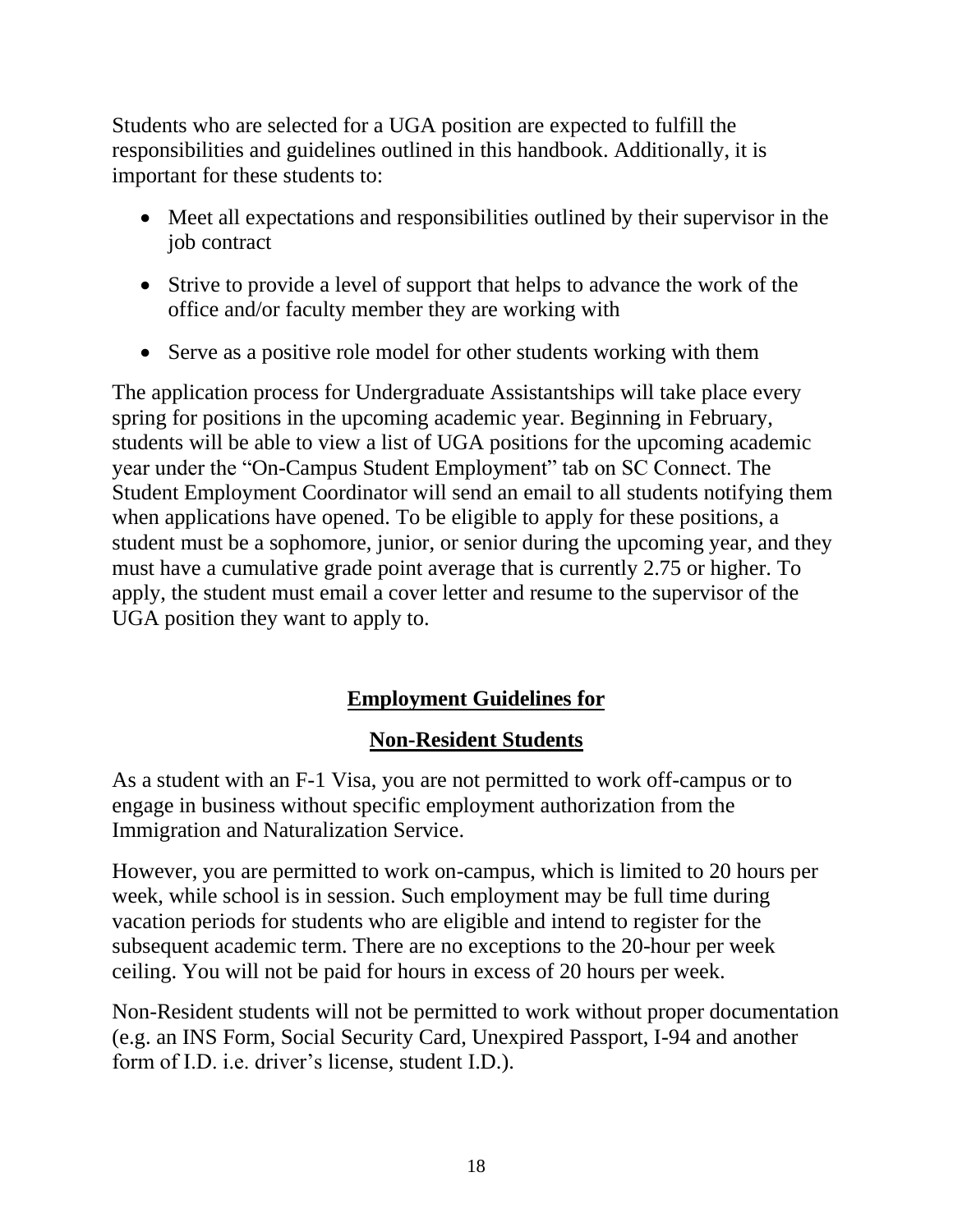If you have any further concerns, please contact Walter Lain, the Assistant Dean of Multicultural and International Affairs. His office is located in the Kent Campus Center room 228.

#### **Student Gifts**

Some Supervisor's may wish to purchase small gifts or cards as a 'Thank You' for a student employee's work in the department. Please note that this is a personal decision, not a requirement. As such, Simpson College procurement cards, checks, petty cash, or other Simpson funds may not be used. If a Supervisor chooses to reward a student with a gift, he/she is responsible for purchasing that gift.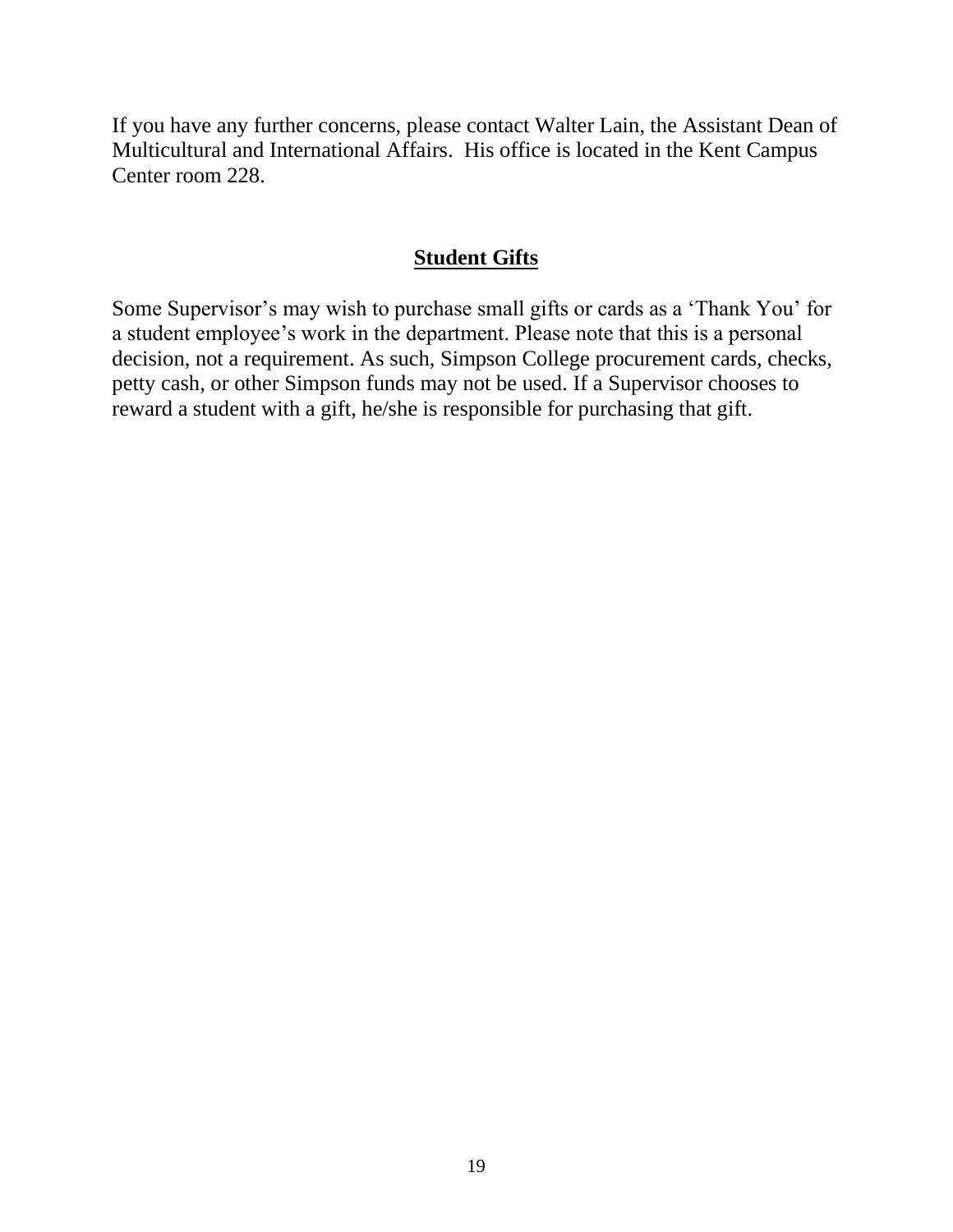#### **STUDENT EMPLOYMENT JOB DESCRIPTION** 2020-2021

Student Employee: Student ID #:

Department: Supervisor: Supervisor: Supervisor: Supervisor: Supervisor: Supervisor: Supervisor: Supervisor: Supervisor: Supervisor: Supervisor: Supervisor: Supervisor: Supervisor: Supervisor: Supervisor: Supervisor: Superv

Timecard Approver:

Letter Letter and State Letter Letter Letter Letter Letter Letter Letter Letter Letter Letter Letter Letter Le

Amount To Be Paid:

Beginning and Ending Dates of Employment:

Purpose of Job:

Duties and Responsibilities:

Job Qualifications:

**I have read this Job Description and accept responsibility for performing to its expectations. The above responsibilities are essential job functions, subject to reasonable accommodation. Job requirements listed indicate the minimum level of knowledge, skills and/or ability deemed necessary to perform the job proficiently. This Job Description is not to be construed as an exhaustive statement of duties, responsibilities or requirements. Student employees may be required to perform any other job-related tasks as requested by their supervisor, subject to reasonable accommodation. I have been notified of the Work-Study Handbook online at [www.simpson.edu/financial-aid/financing-your-education/work-study-options/.](http://www.simpson.edu/financial-aid/financing-your-education/work-study-options/) I will also have a job performance evaluation at the end of each academic year or upon leaving this position (if I earned more than \$300).**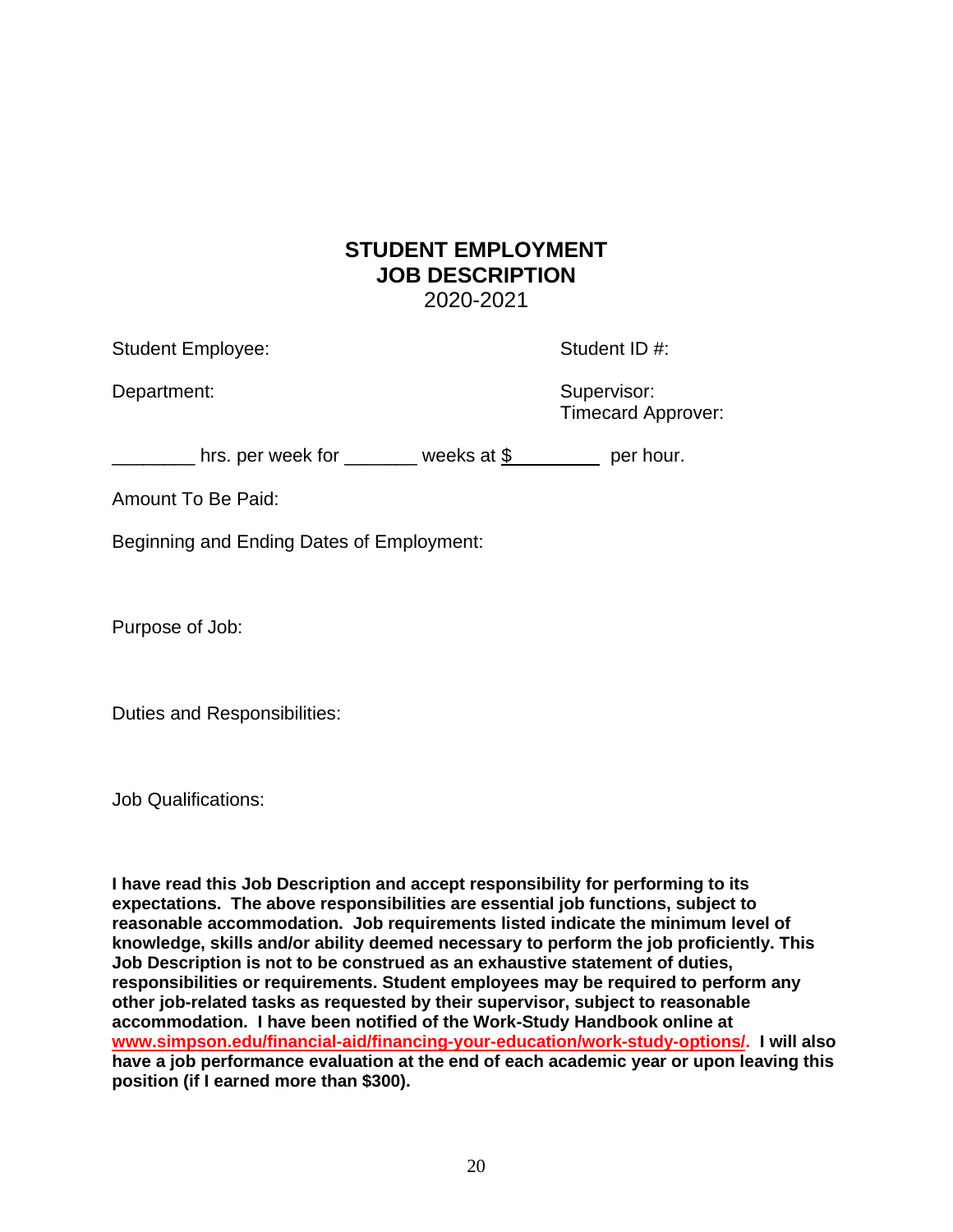| Student Employee: | Date: |  |  |  |  |
|-------------------|-------|--|--|--|--|
|                   |       |  |  |  |  |
|                   |       |  |  |  |  |
| Supervisor:       | Date: |  |  |  |  |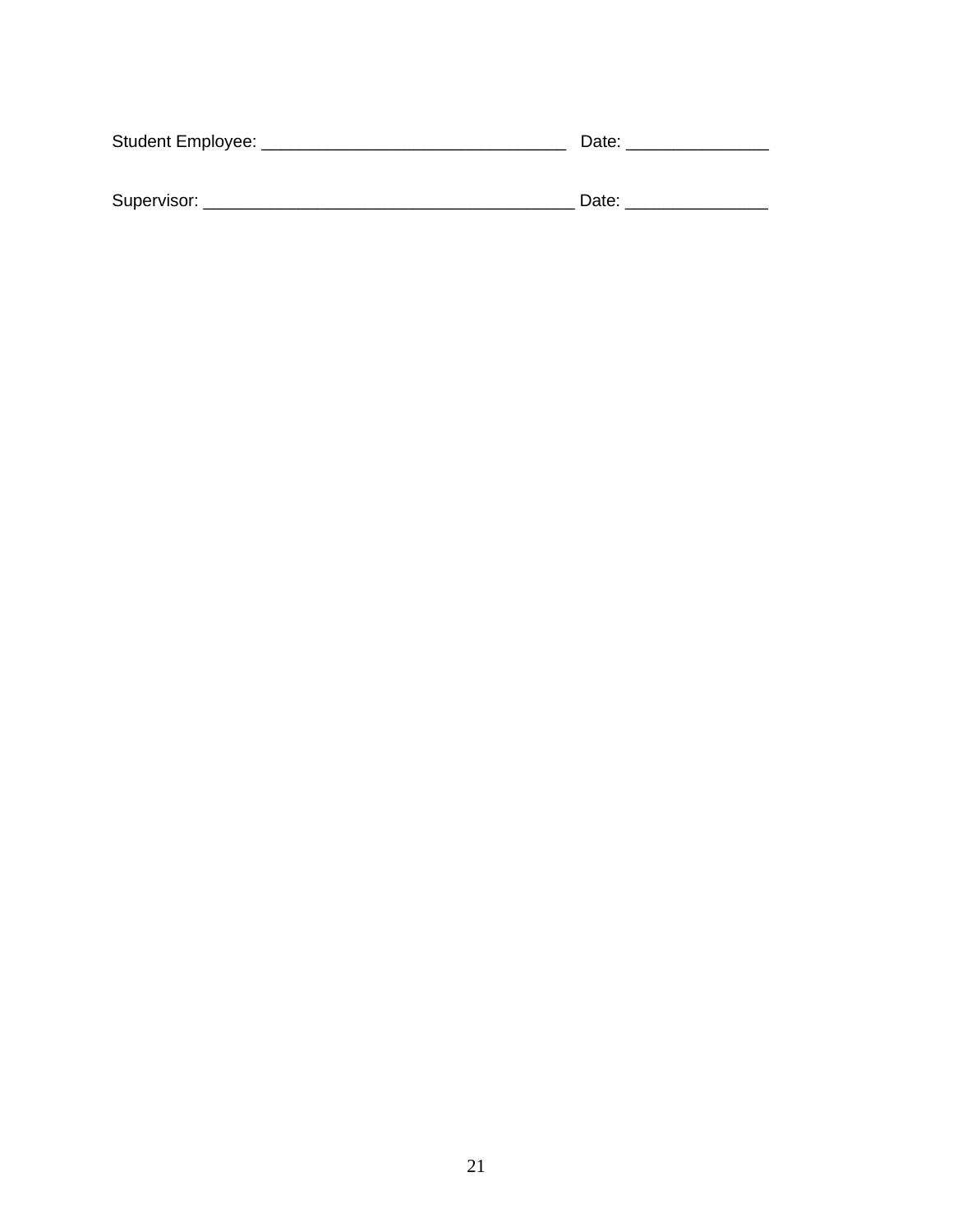#### SIMPSON COLLEGE CONFIDENTIALITY STATEMENT

As a student employee, you may work with or come in contact with confidential information with regard to students and their families.

It is critically important that student employees treat this information as totally confidential.

Confidential information is found in the following areas:

- 1. The database of the mainframe computer.
- 2. Telephone calls received.
- 3. Incoming and outgoing mail.
- 4. Conversations that take place within the office.
- 5. Student/faculty/staff files.

As a student employee and by virtue of signing this statement, you agree to the following:

- 1. You shall not access information on any student unless you have either been asked by a full-time employee of your department to do so or you are processing information on that student, as a part of your work responsibility.
- 2. Information that you have access to, by virtue of your job, shall not leave this office either verbally or in any other manner.
- 3. There shall be no discussion with other student employees about a particular student, whether he or she be presently enrolled or be a prospective student.
- 4. Violation of any of these areas is grounds for immediate dismissal.

 $\overline{a_1}$  ,  $\overline{a_2}$  ,  $\overline{a_3}$  ,  $\overline{a_4}$  ,  $\overline{a_5}$  ,  $\overline{a_6}$  ,  $\overline{a_7}$  ,  $\overline{a_8}$  ,  $\overline{a_9}$  ,  $\overline{a_9}$  ,  $\overline{a_9}$  ,  $\overline{a_9}$  ,  $\overline{a_9}$  ,  $\overline{a_9}$  ,  $\overline{a_9}$  ,  $\overline{a_9}$  ,  $\overline{a_9}$  ,

I have read the above and understand the restrictions of the policy and the consequences should I violate its provisions.

 $\overline{\phantom{a}}$  , and the contribution of the contribution of the contribution of  $\overline{\phantom{a}}$  , and  $\overline{\phantom{a}}$  , and  $\overline{\phantom{a}}$  , and  $\overline{\phantom{a}}$  , and  $\overline{\phantom{a}}$  , and  $\overline{\phantom{a}}$  , and  $\overline{\phantom{a}}$  , and  $\overline{\phantom{a}}$  , and

Student's Signature Date

\_\_\_\_\_\_\_\_\_\_\_\_\_\_\_\_\_\_\_\_\_\_\_\_\_\_\_\_\_\_\_\_\_\_\_\_\_\_\_\_ \_\_\_\_\_\_\_\_\_\_\_\_\_\_\_\_\_\_\_\_ Supervisor's Signature Date  $\overline{\phantom{a}}$  , and the contract of the contract of the contract of the contract of the contract of the contract of the contract of the contract of the contract of the contract of the contract of the contract of the contrac

Department

A copy of this statement should be a part of the supervisor's file for the student employee.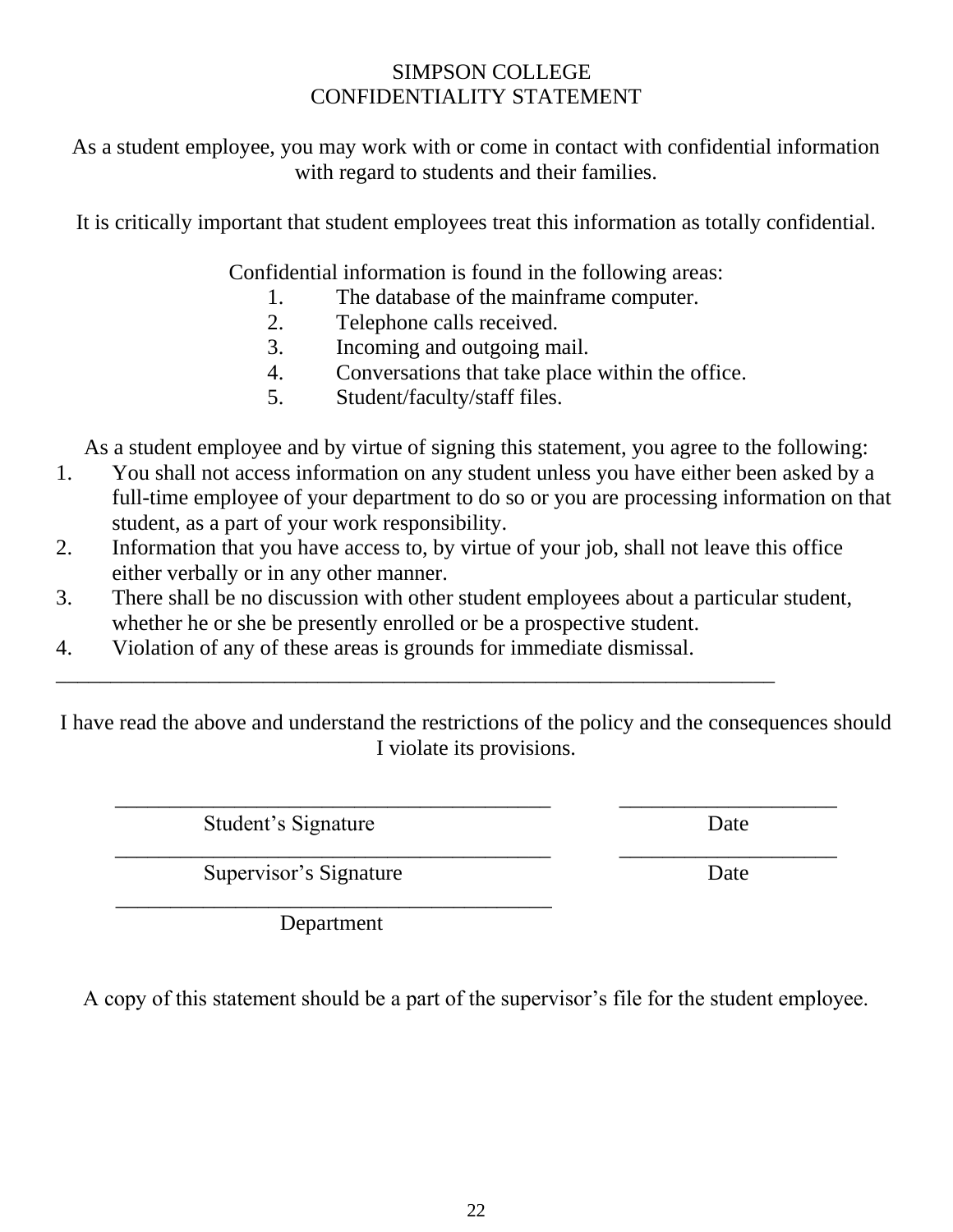#### ACKNOWLEDGEMENT OF RECEIPT

I have been advised that the Simpson College Student Employment Handbook is available on the Student Employment web page.

The handbook can be accessed by going to the Simpson College web site at: http://simpson.edu/wp-content/uploads/2012/07/here.pdf

If you have difficulty accessing this site, please contact the Office of Financial Assistance at ext. 1630.

This is to acknowledge that I have received a copy of the instruction on how to access the Simpson College Student Employment Handbook. I agree to read the handbook carefully and to comply with the policies and procedures as stated therein and as modified periodically.

> Signed\_\_\_\_\_\_\_\_\_\_\_\_\_\_\_\_\_\_\_\_\_\_\_\_\_\_\_\_\_\_\_\_\_ Dated\_\_\_\_\_\_\_\_\_\_\_\_\_\_\_\_\_\_\_\_\_\_\_\_\_\_\_\_\_\_\_\_\_

\*\*\*\*\*\*\*\*\*\*\*\*\*\*\*\*\*\*\*\*\*\*\*\*\*\*\*\*\*\*\*\*\*\*\*\*\*\*\*\*\*\*

## SEXUAL MISCONDUCT TRAINING

I certify that I have completed the sexual misconduct training as required by Simpson College when I first enrolled at the institution.

Signed\_\_\_\_\_\_\_\_\_\_\_\_\_\_\_\_\_\_\_\_\_\_\_\_\_\_\_\_\_\_\_

Dated\_\_\_\_\_\_\_\_\_\_\_\_\_\_\_\_\_\_\_\_\_\_\_\_\_\_\_\_\_\_\_\_